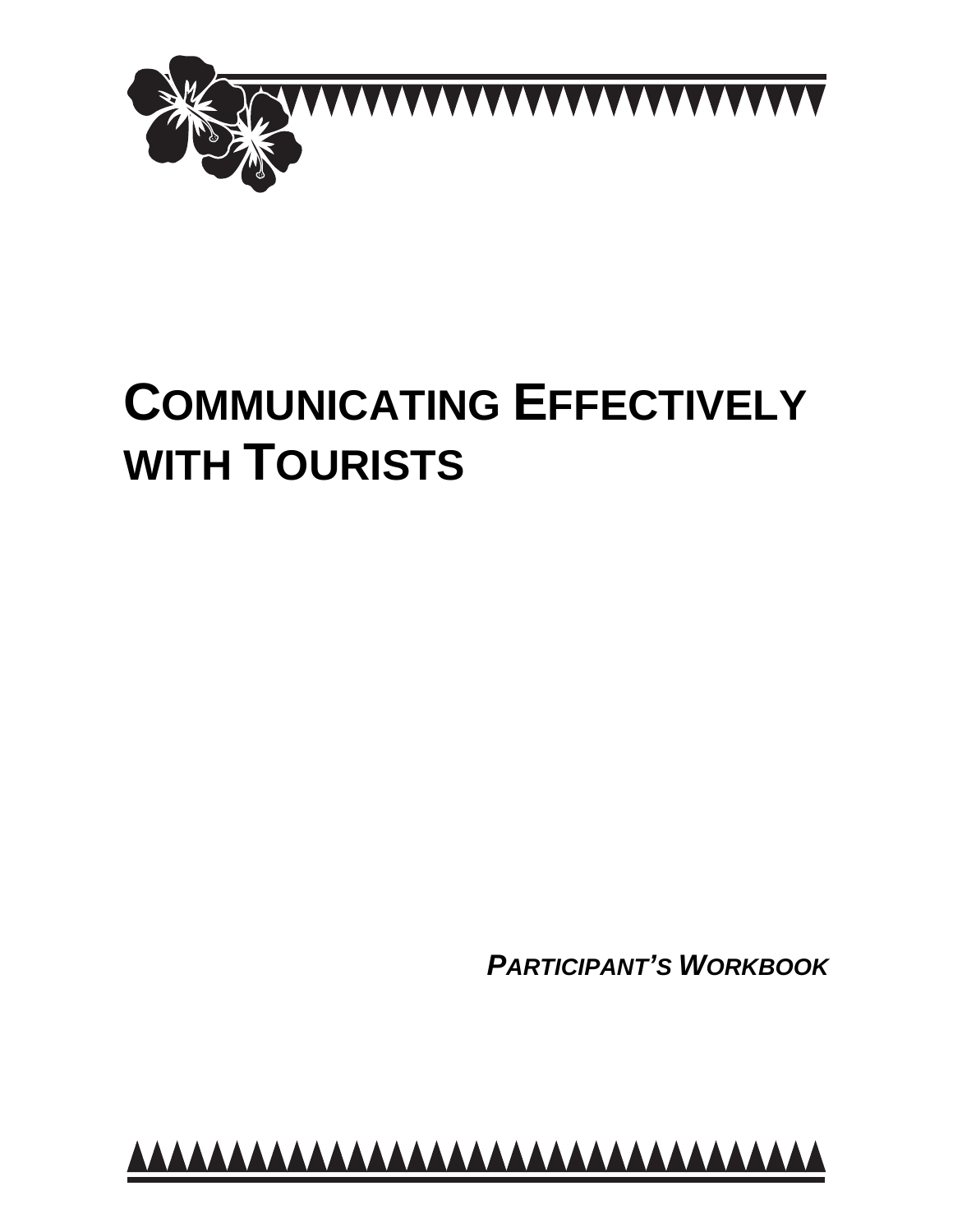THE COMMONWEALTH *of* LEARNING 1285 West Broadway Suite 600 Vancouver, British Columbia Canada V6H 3X8 Telephone: 604 775 8200 Fax: 604 775 8210 http://www.col.org email: info@col.org

COMMUNITY DEVELOPMENT AND TRAINING CENTRE Ministry of Education PO Box 161 Nuku'alofa, TONGA Telephone (676) 24 122 Fax: (676) 24 105

THE OPEN POLYTECHNIC OF NEW ZEALAND Wyndrum Avenue Lower Hutt, New Zealand Telephone 04 913 5300 Facsimile 04 913 5308 http://www.openpolytechnic.ac.nz/ Private Bag 31914, Lower Hutt

Communicating Effectively with Tourists *is a regional Pacific project commissioned by The Commonwealth of Learning.* 

*This edition: September 2002* 

*Written and designed by Lu'isa Taufatofua and William Hatch Tokotaha, Community Development and Training Centre, Kingdom of Tonga, and Richard Drummond, Education and Training Advisor, The Open Polytechnic of New Zealand.* 

*Edited by The Open Polytechnic of New Zealand.* 

*Illustrations by Callum Murton.* 

*Project managed by Jenny Williams.*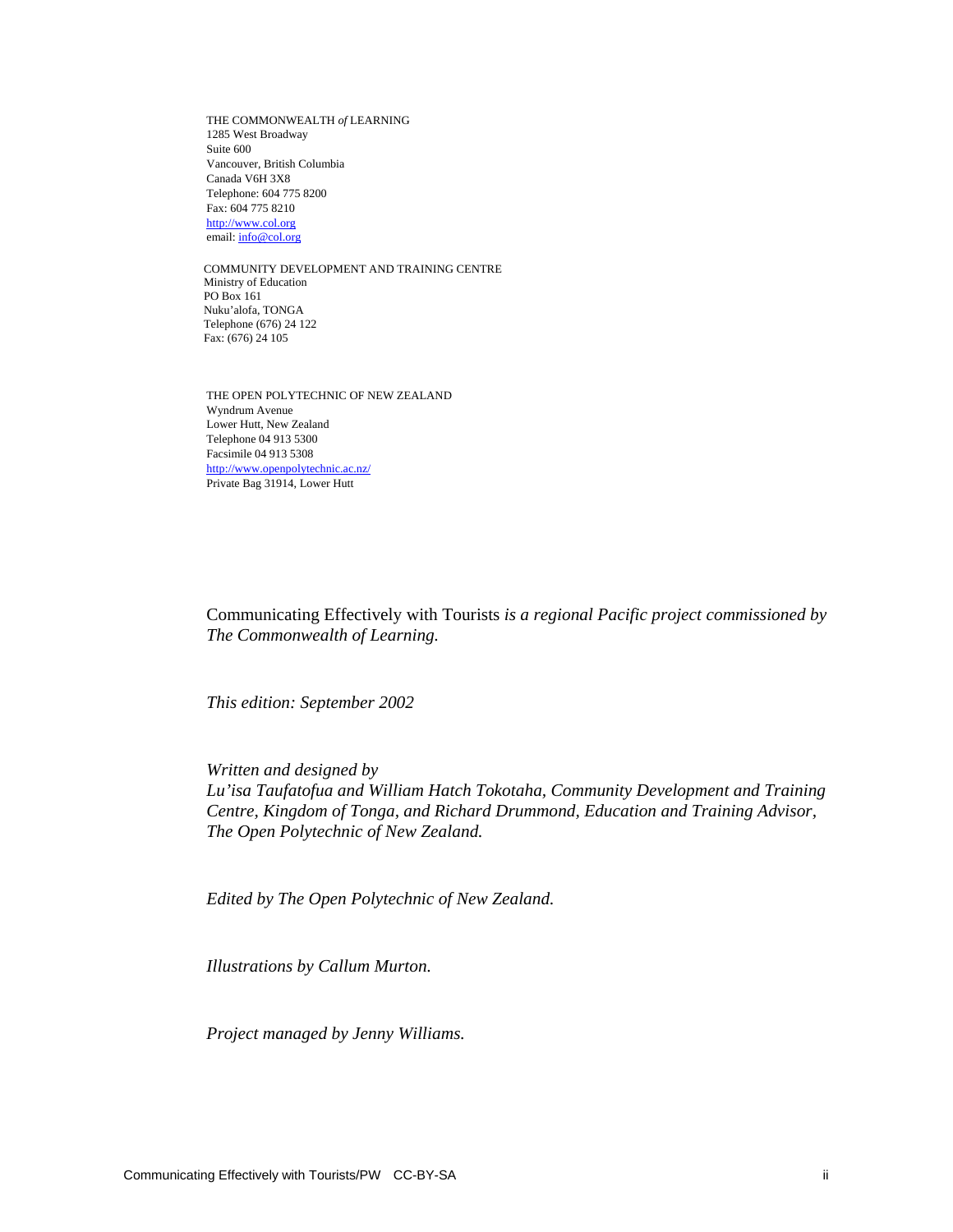## **Contents**

### *The participant's workbook*

| Module 1 | What is communication?                     |
|----------|--------------------------------------------|
| Module 2 | Good communication in the tourism industry |
| Module 3 | What to say to a tourist                   |
| Module 4 | How to make a tourist feel welcome         |
| Module 5 | Talking on the telephone                   |
| Module 6 | Communication in problem solving           |
| Module 7 | Networking                                 |
|          |                                            |

### *Checklist*

*Further study*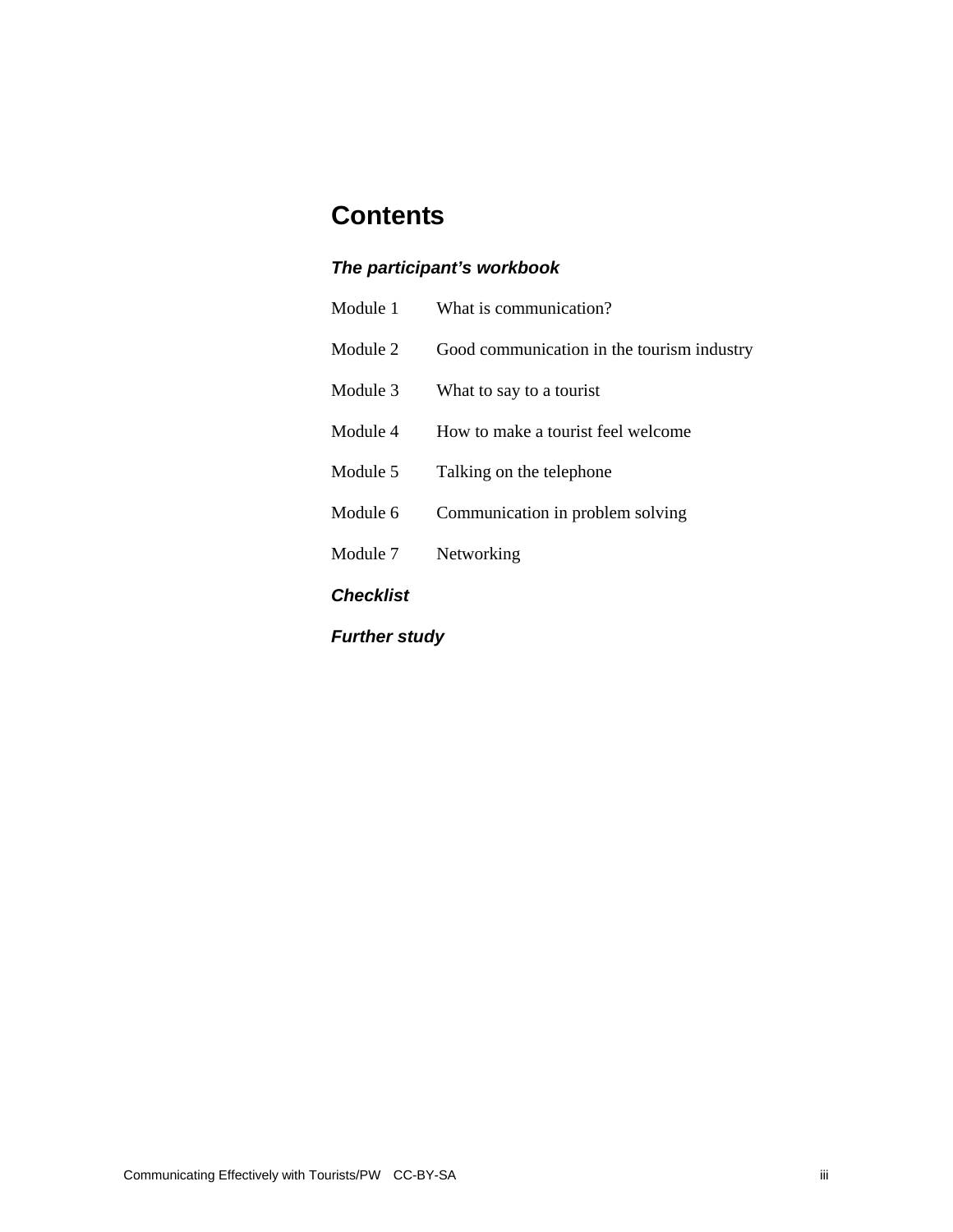## **The participant's workbook**

Welcome to the Course *Communicating Effectively with Tourists*

The course is designed to develop your skills in communication in Tourism.

As you use the workbook, you will gain some ideas and some skills in communicating with tourists and other people in the tourism industry.

At the end of this course, you should be able to

- explain what communication is
- explain why and how people communicate
- identify good communication in the tourism industry
- communicate effectively in different situations.

## **Difficult language**

When you communicate with tourists, you will probably need to use English. This workbook uses English. Some of the language may be difficult. If you find a difficult word or sentence, what can you do?

- *Guess*. Sometimes the other words in the sentence can help you guess the meaning of the new words.
- *Ask*. Ask a friend or your tutor. Asking questions is a very important communication skill!
- *Don't worry*. You don't need to know **every** new word you read or hear. Usually, it is important to understand all of the *ideas,* not all of the *words*.
- *Learn the important words*. If a new word is useful (if you think you will use it for your job or everyday life), learn it. Say it again and again, use it in a sentence, and draw a picture of it.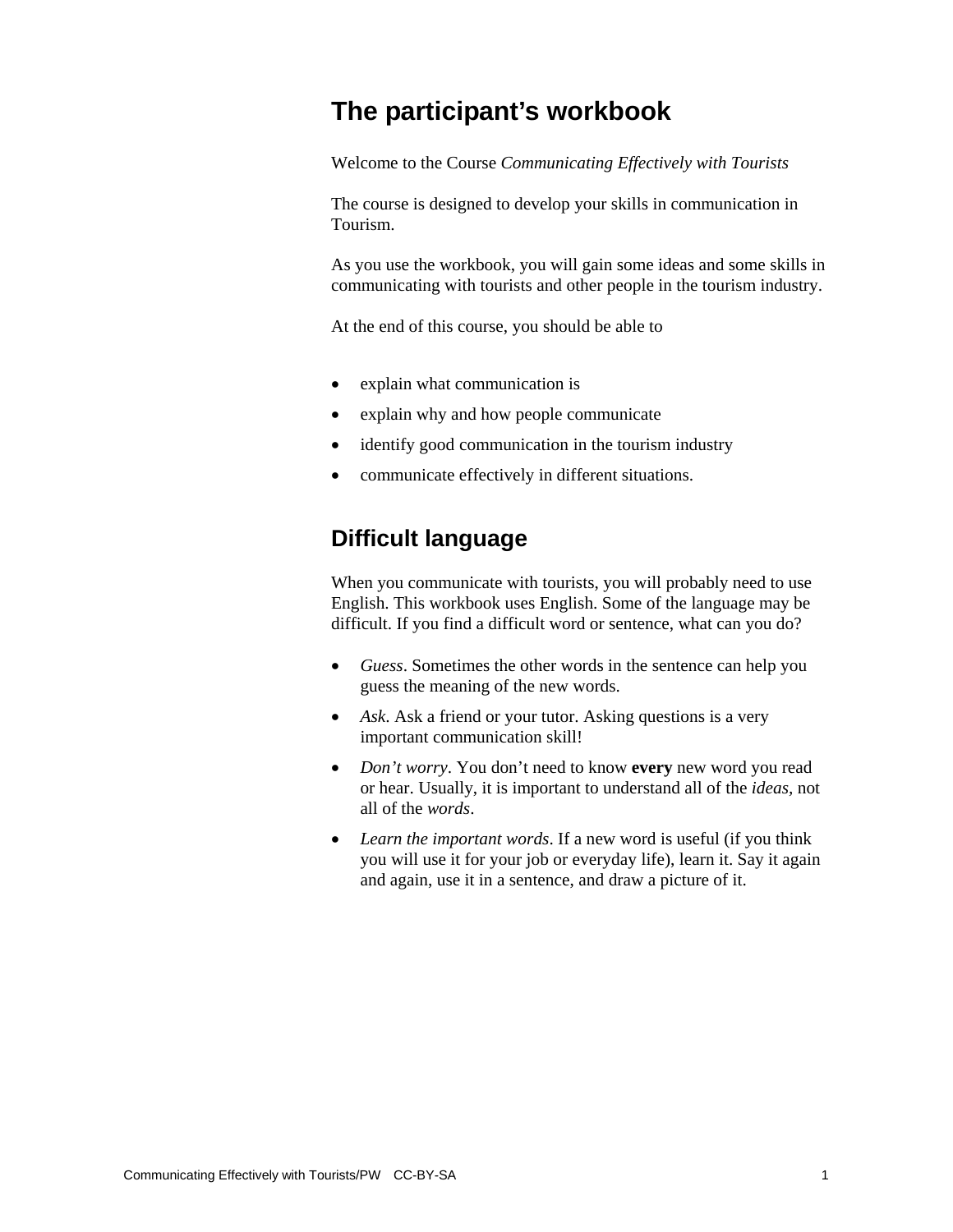## *Module 1*

## *What is communication?*

## **Introduction**

Communication is about giving and receiving messages. It is something we do every day , so how we communicate is very important. In this module, you will learn what communication is. You will also learn about barriers that can get in the way of good communication.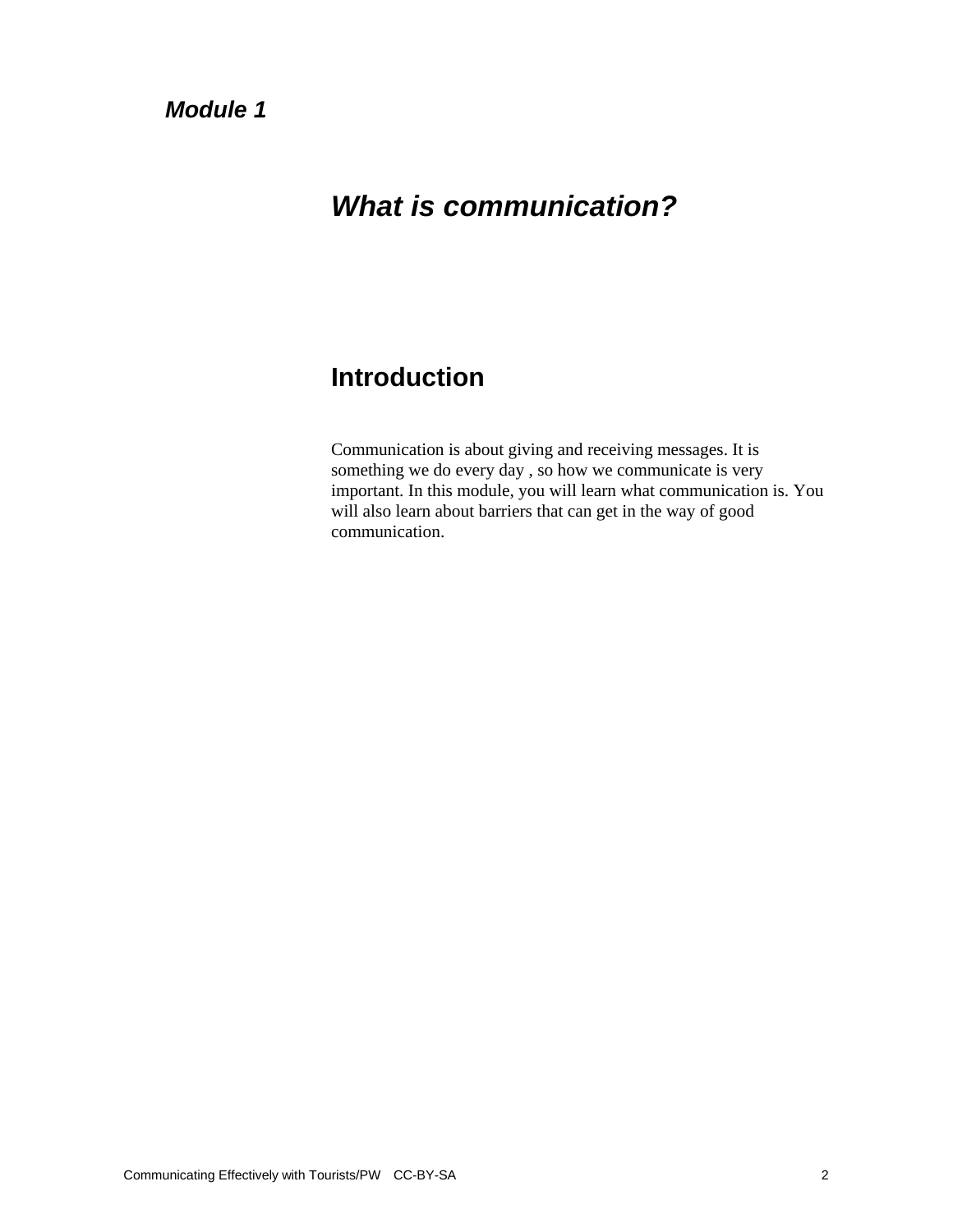| (a) What happens when you talk?                                                                                      |
|----------------------------------------------------------------------------------------------------------------------|
|                                                                                                                      |
|                                                                                                                      |
|                                                                                                                      |
| (b) What things might you talk about when you talk with:                                                             |
|                                                                                                                      |
|                                                                                                                      |
| $(3)$ a shopkeeper?<br>$\frac{1}{2}$                                                                                 |
|                                                                                                                      |
| <u> 1980 - Johann Barn, mars an t-Amerikaansk politiker (* 1908)</u><br>(5) a visitor from another village?          |
| <u> 1989 - Johann Stein, marwolaethau a bhann an t-Amhair an t-Amhair an t-Amhair an t-Amhair an t-Amhair an t-A</u> |
| With a friend, make a definition of 'communication':                                                                 |
|                                                                                                                      |
|                                                                                                                      |
|                                                                                                                      |

Check your definition with some other classmates. Is your definition different? Is 'communication' easy or difficult to define?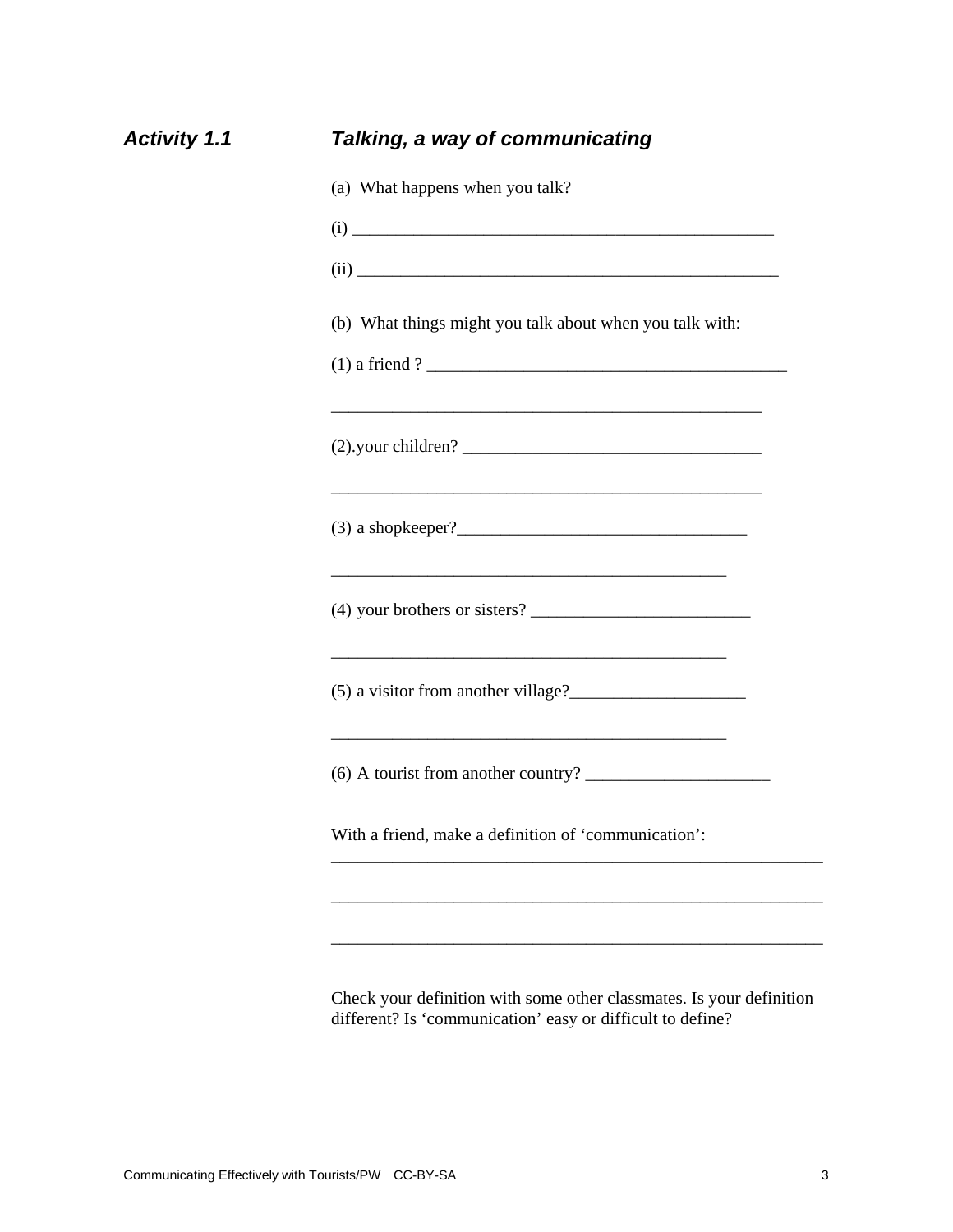## *Activity 1.2 Communication Model*

We can use a communication model to help us understand how to communicate. There are six elements in a communication model.

Insert Graphic of communication model here from the Graphics folder.

Use file comm\_model\_student.eps OR comm\_model\_student.bmp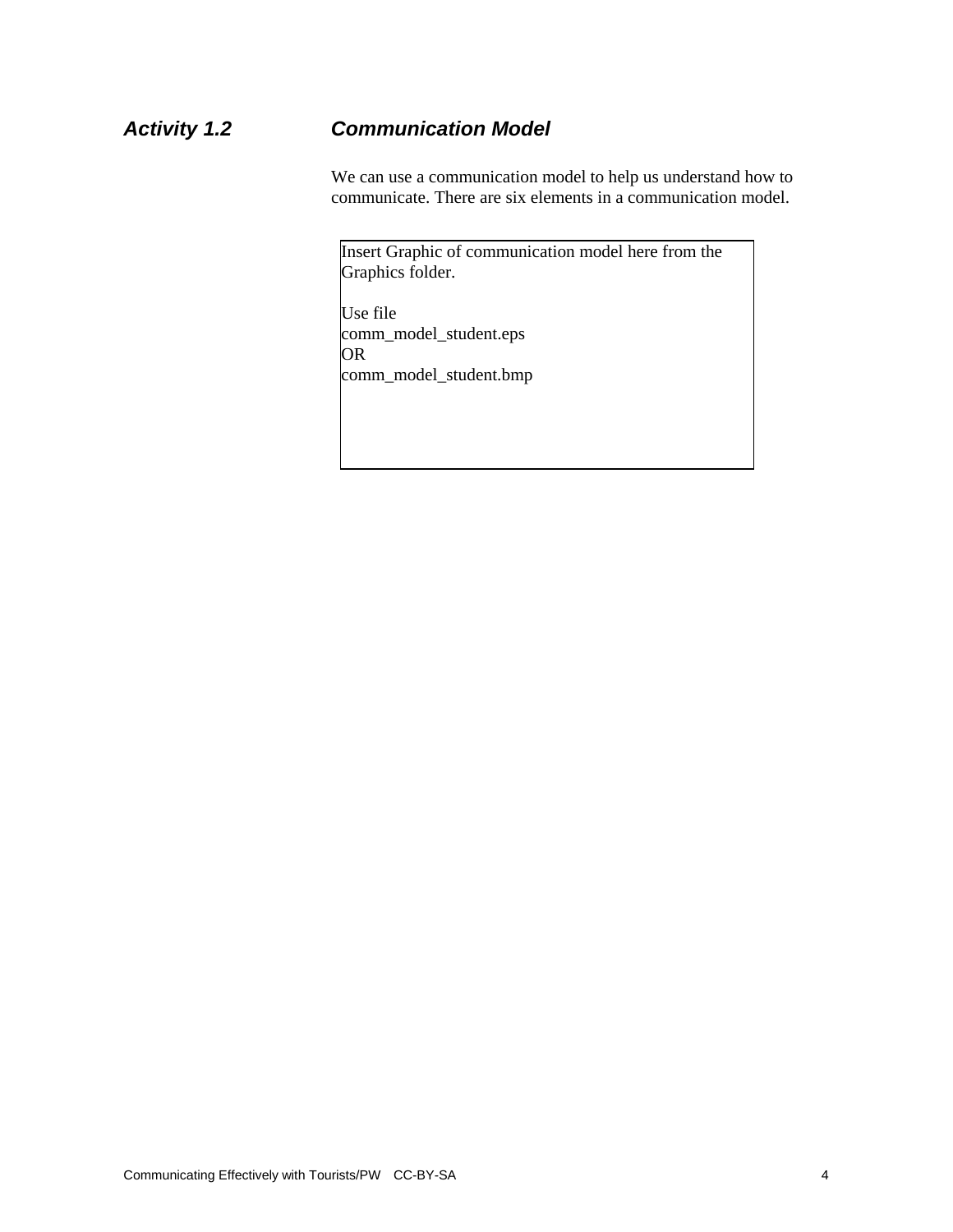Study the model on page 4 and complete the following list:

| (a) $Se$ |
|----------|
|          |
| $(c)$ Re |
| $(d)$ Ba |
| $(e)$ Fe |
| $(f)$ Fo |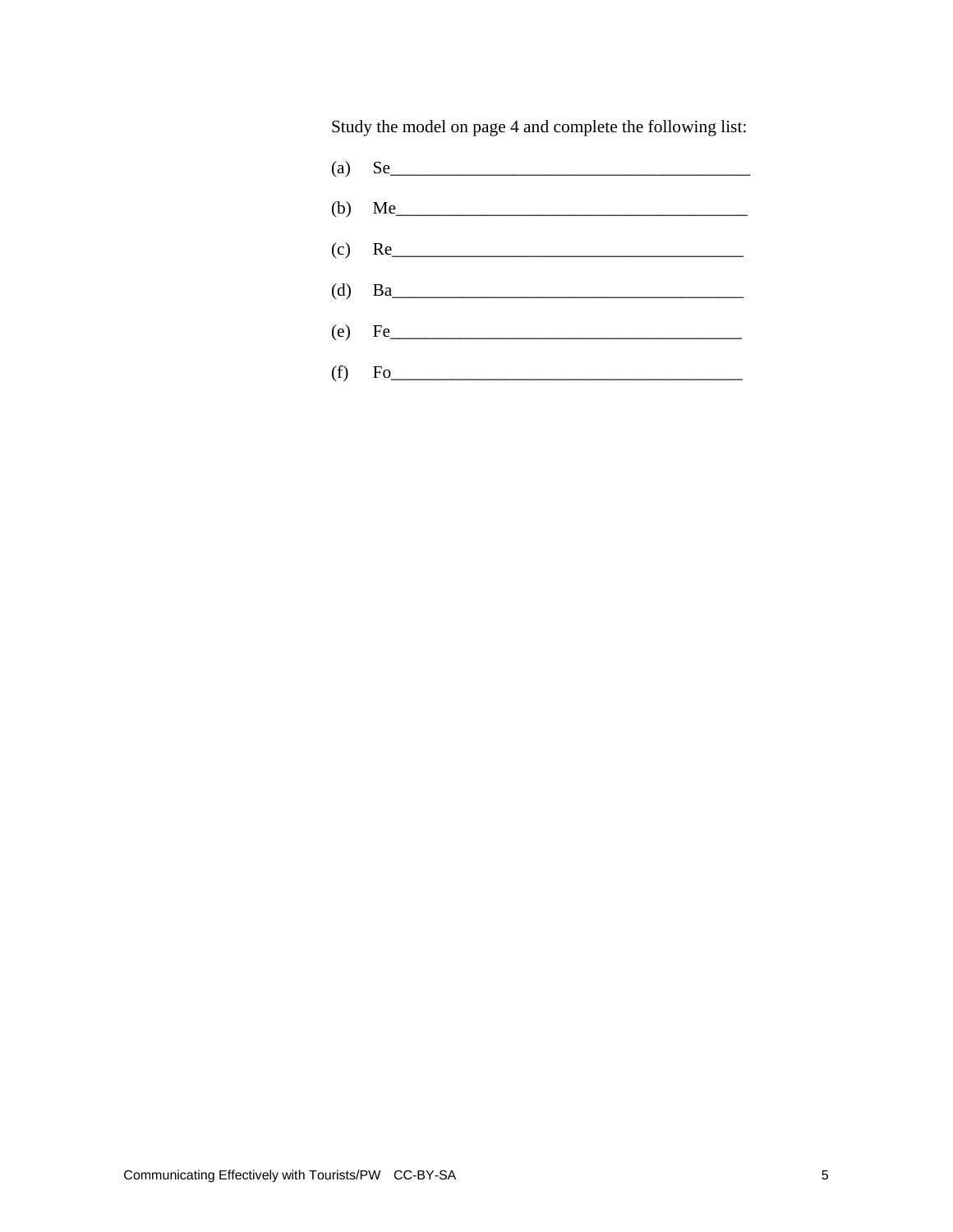## *Activity 1.3 Verbal Communication*

Verbal communication (talking) is communication using words and speaking.

Give two examples of verbal communication.

- $\qquad \qquad \textbf{(a)} \qquad \qquad$
- $(b)$   $\qquad$

There are right ways and wrong ways to communicate when you talk in every situation. You should try to choose the way to talk that suits your situation.

Tick  $(\checkmark)$  the right boxes to show how we should talk with a tourist.

- $\Box$  be open and friendly
- $\Box$  be rude
- $\Box$  use the right tone and speed
- $\Box$  speak very fast
- $\Box$  use words the listener will understand
- $\Box$  use swear words

*(Would you choose different answers for talking with a friend?)*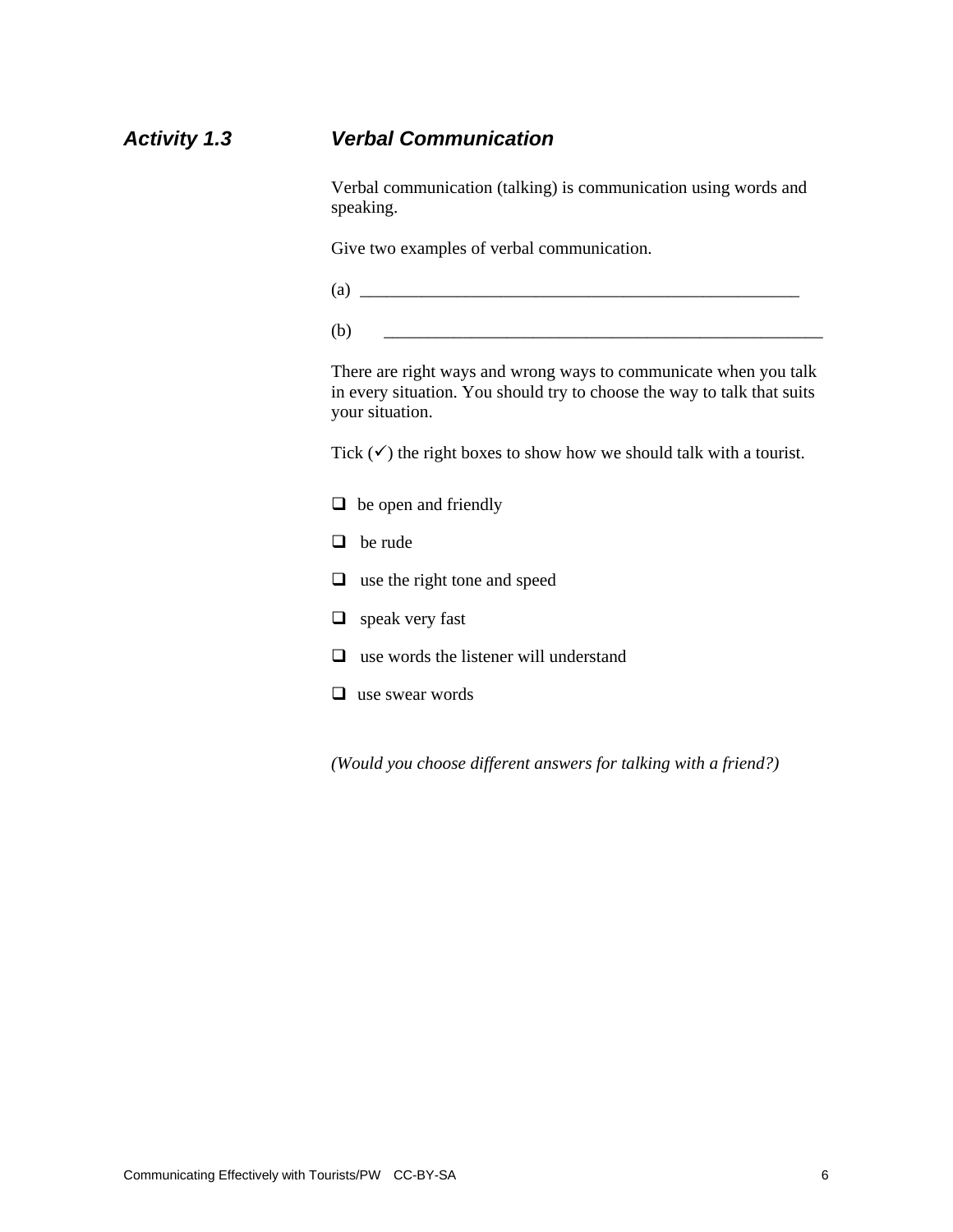## *Activity 1.4 Communication problem*

*Insert picture here from the Graphics folder on the CD. Use file : cartoon.bmp OR cartoon.eps*

In the story above,

- $\bullet$  The sender is  $\bullet$
- The message is\_\_\_\_\_\_\_\_\_\_\_\_\_\_\_\_\_\_\_\_\_\_\_\_\_\_\_\_\_\_\_\_\_\_\_\_
- $\bullet$  The receiver is  $\qquad \qquad$
- $\bullet$  The barrier is
- The feedback
	- is\_\_\_\_\_\_\_\_\_\_\_\_\_\_\_\_\_\_\_\_\_\_\_\_\_\_\_\_\_\_\_\_\_\_\_\_\_\_
- The form of communication is\_\_\_\_\_\_\_\_\_\_\_\_\_\_\_\_\_\_\_\_\_\_\_\_\_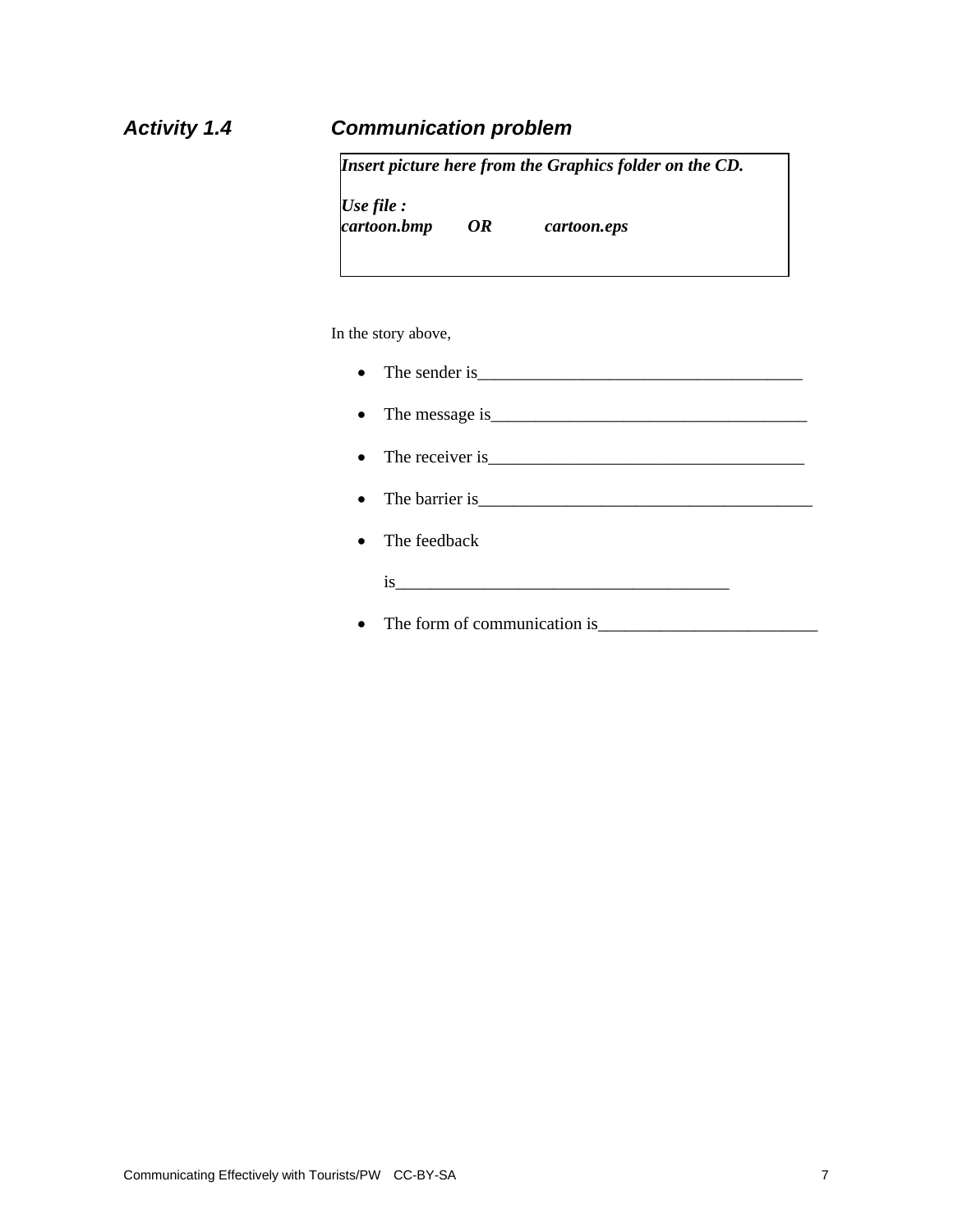### *Activity 1.5 Non-verbal Communication*

Sometimes our body language says even more than what we say with our words. Body language can give a positive (good) or a negative (bad) message.

Beneath each picture, put a tick  $(\checkmark)$  for positive body language and a cross (*x*) for negative body language.



Do you know any body language that means one thing in some cultures, but something else in others?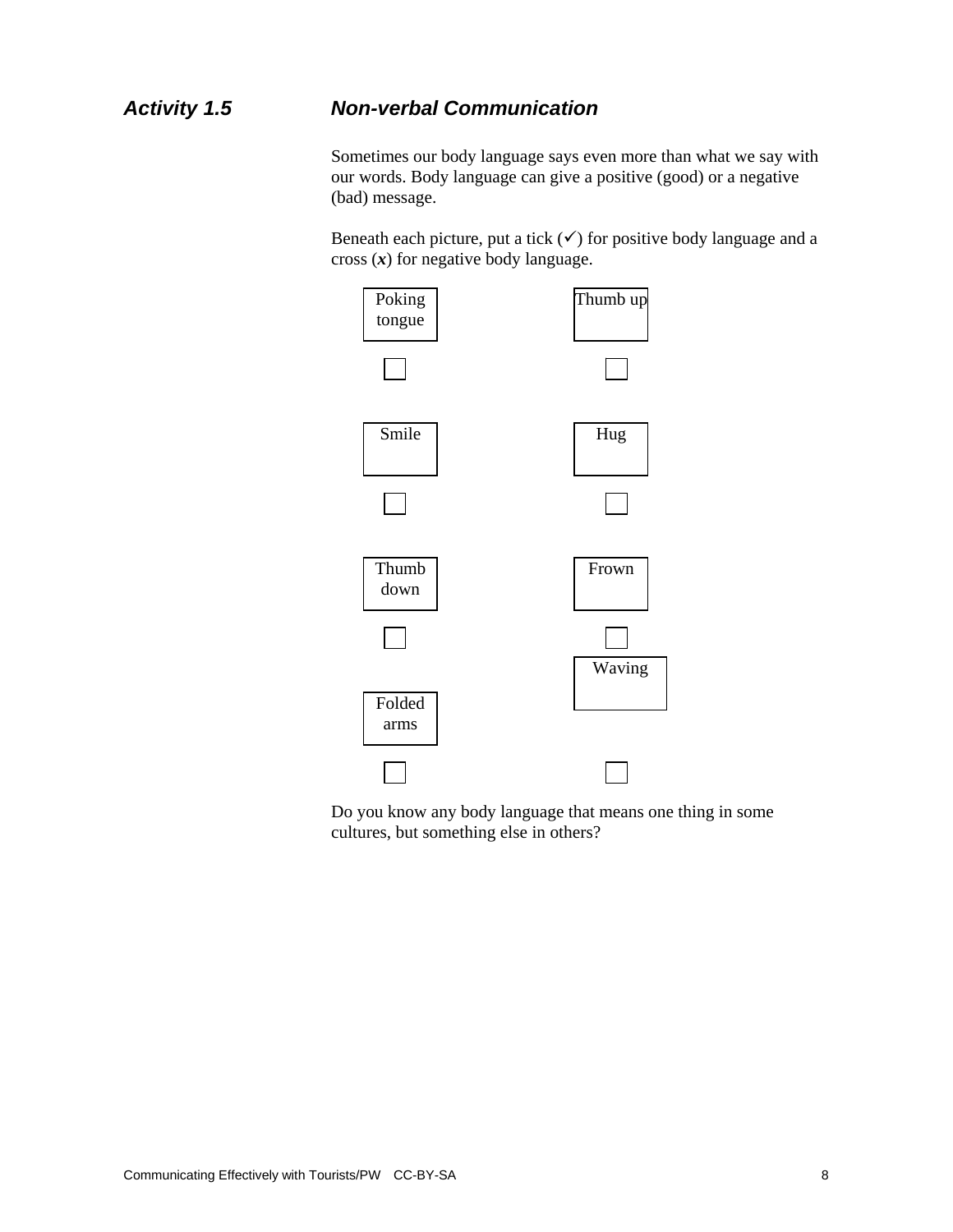### *Activity 1.6 Barriers to Communication*

Barriers are the things that stop your message being understood.

Here are some barriers to communication:

- too much information
- poor listening skills
- poor speaking skills
- noise
- accent difference
- listener's mood.

Watch the video and do the following:

(a) Write down the barriers that you notice. What caused these barriers?

\_\_\_\_\_\_\_\_\_\_\_\_\_\_\_\_\_\_\_\_\_\_\_\_\_\_\_\_\_\_\_\_\_\_\_\_\_\_\_\_\_\_\_\_\_\_\_\_\_\_\_\_\_\_\_

\_\_\_\_\_\_\_\_\_\_\_\_\_\_\_\_\_\_\_\_\_\_\_\_\_\_\_\_\_\_\_\_\_\_\_\_\_\_\_\_\_\_\_\_\_\_\_\_\_\_\_\_\_\_\_

\_\_\_\_\_\_\_\_\_\_\_\_\_\_\_\_\_\_\_\_\_\_\_\_\_\_\_\_\_\_\_\_\_\_\_\_\_\_\_\_\_\_\_\_\_\_\_\_\_\_\_\_\_\_\_

\_\_\_\_\_\_\_\_\_\_\_\_\_\_\_\_\_\_\_\_\_\_\_\_\_\_\_\_\_\_\_\_\_\_\_\_\_\_\_\_\_\_\_\_\_\_\_\_\_\_\_\_\_\_\_

\_\_\_\_\_\_\_\_\_\_\_\_\_\_\_\_\_\_\_\_\_\_\_\_\_\_\_\_\_\_\_\_\_\_\_\_\_\_\_\_\_\_\_\_\_\_\_\_\_\_\_\_\_\_\_

\_\_\_\_\_\_\_\_\_\_\_\_\_\_\_\_\_\_\_\_\_\_\_\_\_\_\_\_\_\_\_\_\_\_\_\_\_\_\_\_\_\_\_\_\_\_\_\_\_\_\_\_\_\_\_

(b) How would you solve the problems? Talk to others about this.

\_\_\_\_\_\_\_\_\_\_\_\_\_\_\_\_\_\_\_\_\_\_\_\_\_\_\_\_\_\_\_\_\_\_\_\_\_\_\_\_\_\_\_\_\_\_\_\_\_\_\_\_\_\_\_

\_\_\_\_\_\_\_\_\_\_\_\_\_\_\_\_\_\_\_\_\_\_\_\_\_\_\_\_\_\_\_\_\_\_\_\_\_\_\_\_\_\_\_\_\_\_\_\_\_\_\_\_\_\_\_

\_\_\_\_\_\_\_\_\_\_\_\_\_\_\_\_\_\_\_\_\_\_\_\_\_\_\_\_\_\_\_\_\_\_\_\_\_\_\_\_\_\_\_\_\_\_\_\_\_\_\_\_\_\_\_

\_\_\_\_\_\_\_\_\_\_\_\_\_\_\_\_\_\_\_\_\_\_\_\_\_\_\_\_\_\_\_\_\_\_\_\_\_\_\_\_\_\_\_\_\_\_\_\_\_\_\_\_\_\_\_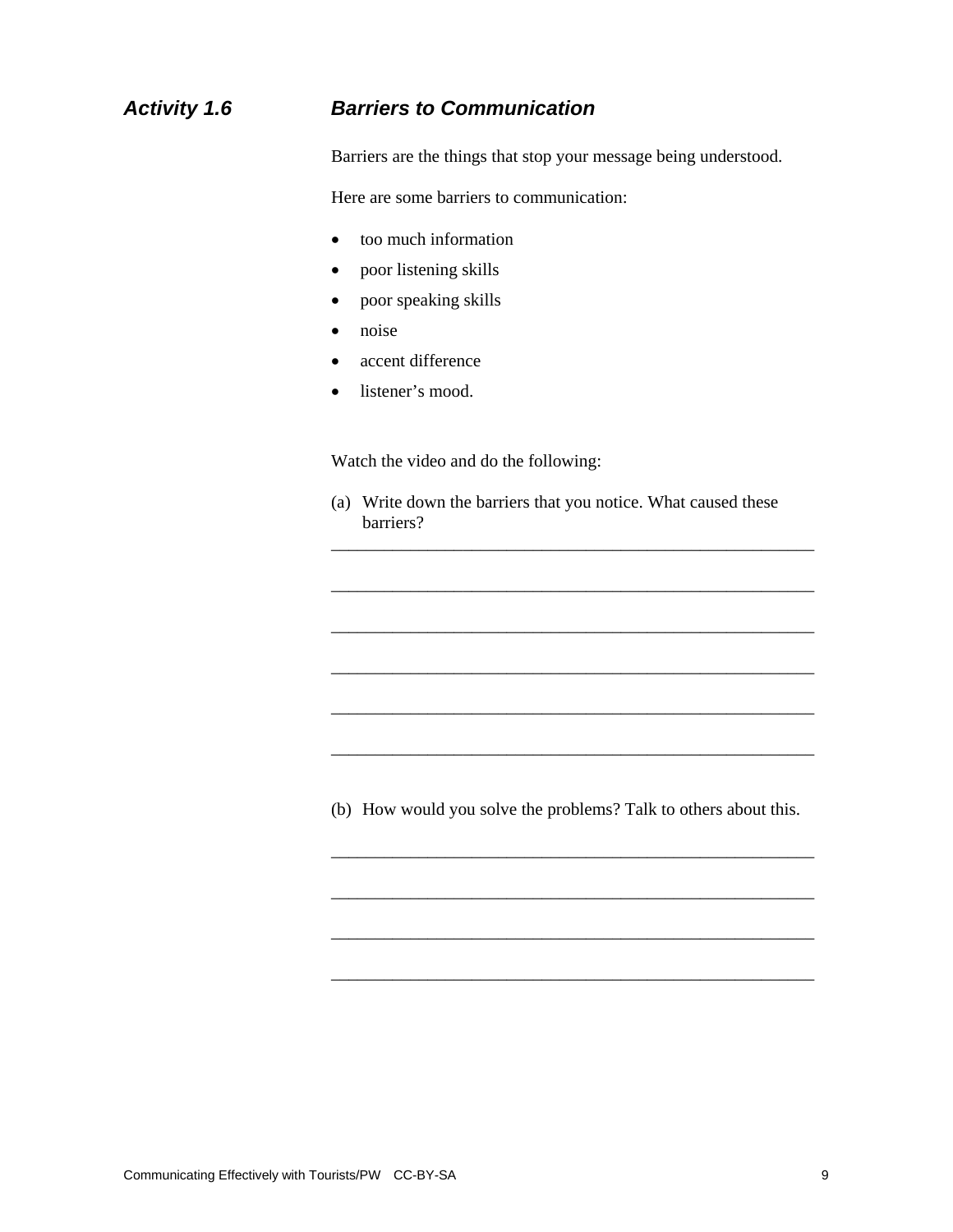## *Good Communication in the Tourism Industry*

## **Introduction**

Good communication is important in the tourism industry because it prevents misunderstandings and mistakes.

In this module, you will see how important good communication is.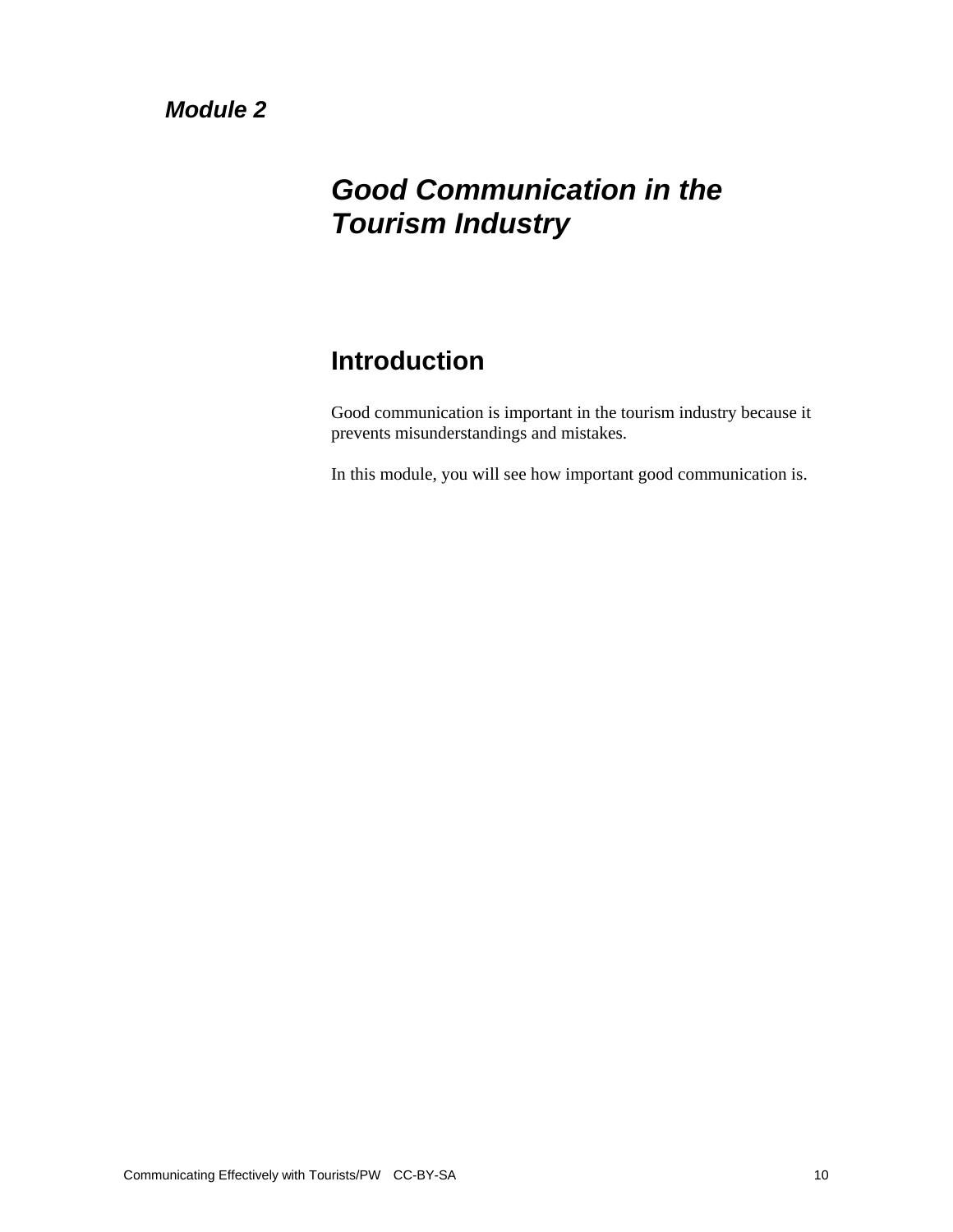### *Activity 2.1 How important is good communication?*

Tick  $(\checkmark)$  the correct boxes. Each statement has more than one correct box.

A good communicator

 $\Box$  speaks clearly

- $\Box$  listens carefully to what is being said
- $\Box$  checks that the message is right
- $\Box$  says too much, too quickly.

The results of good communication are that

- $\Box$  the message is heard correctly
- $\Box$  the message is understood correctly
- $\Box$  there is information overload (too much information).
- $\Box$  the message is clarified (checked and made clear)

Good communication is important for tourism because

- $\Box$  all tourists are rich.
- $\Box$  messages about tours and travel are important
- $\Box$  if you get the message right, you will avoid costs and bad feelings
- $\Box$  you need to listen more carefully to tourists than to locals because they may have different expectations (ideas about how things should be done)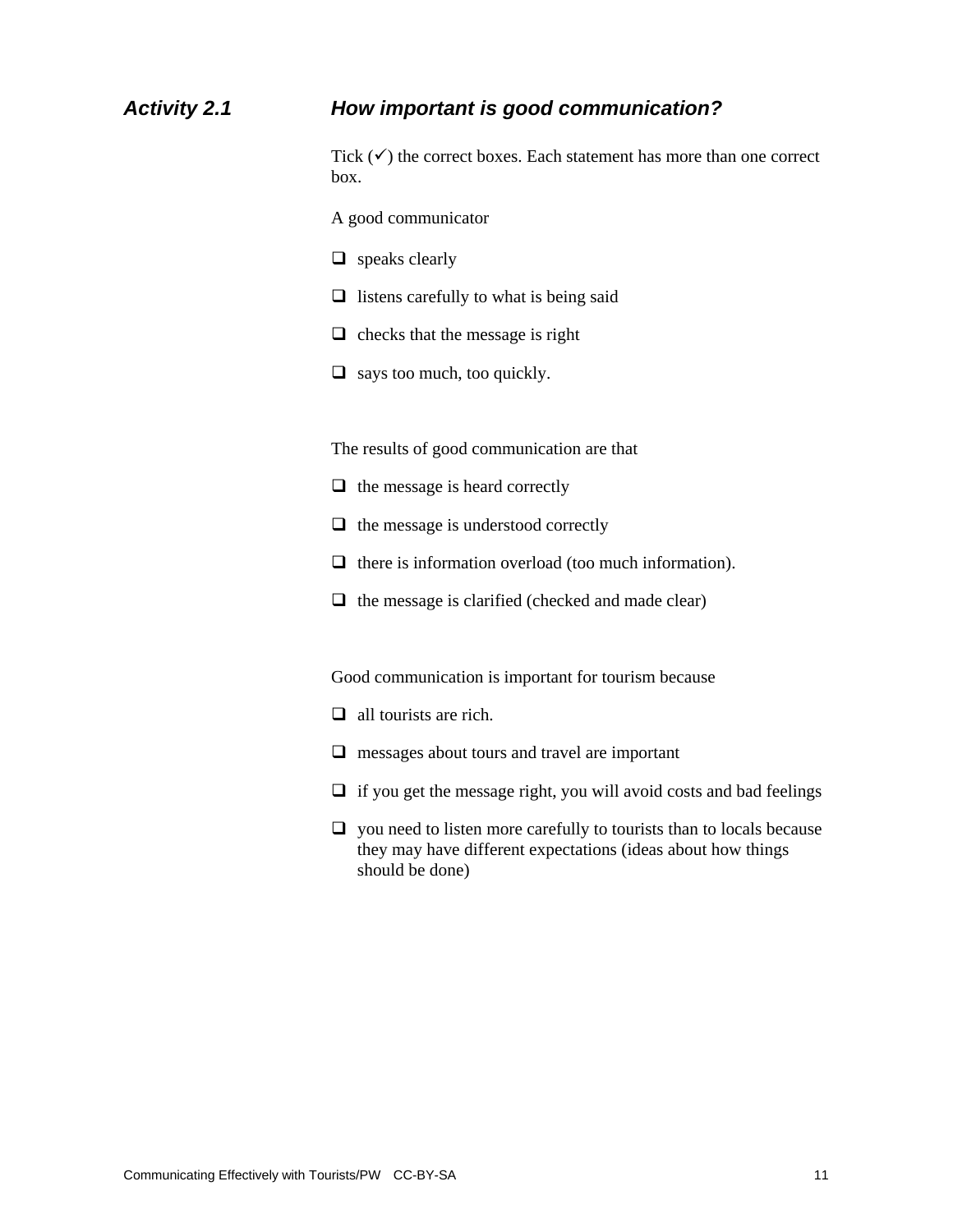## *Activity 2.2 A communication problem – notes for a talk*

Think of a time when something you planned went wrong and then answer the following questions. You will be asked to give a twominute talk about it in class. Whatever you choose to talk about, make sure you give a clear answer to the questions.

\_\_\_\_\_\_\_\_\_\_\_\_\_\_\_\_\_\_\_\_\_\_\_\_\_\_\_\_\_\_\_\_\_\_\_\_\_\_\_\_\_\_\_\_\_\_\_\_\_\_\_\_\_\_\_\_

\_\_\_\_\_\_\_\_\_\_\_\_\_\_\_\_\_\_\_\_\_\_\_\_\_\_\_\_\_\_\_\_\_\_\_\_\_\_\_\_\_\_\_\_\_\_\_\_\_\_\_\_\_\_\_\_

\_\_\_\_\_\_\_\_\_\_\_\_\_\_\_\_\_\_\_\_\_\_\_\_\_\_\_\_\_\_\_\_\_\_\_\_\_\_\_\_\_\_\_\_\_\_\_\_\_\_\_\_\_\_\_\_

\_\_\_\_\_\_\_\_\_\_\_\_\_\_\_\_\_\_\_\_\_\_\_\_\_\_\_\_\_\_\_\_\_\_\_\_\_\_\_\_\_\_\_\_\_\_\_\_\_\_\_\_\_\_\_\_

(a) What went wrong?

\_\_\_\_\_\_\_\_\_\_\_\_\_\_\_\_\_\_\_\_\_\_\_

\_\_\_\_\_\_\_\_\_\_\_\_\_\_\_\_\_\_\_\_\_\_\_

(b) What should have been done?

(c) What were the results of poor communication in that situation?

\_\_\_\_\_\_\_\_\_\_\_\_\_\_\_\_\_\_\_\_\_\_\_\_\_\_\_\_\_\_\_\_\_\_\_\_\_\_\_\_\_\_\_\_\_\_\_\_\_\_\_\_\_\_\_\_

\_\_\_\_\_\_\_\_\_\_\_\_\_\_\_\_\_\_\_\_\_\_\_\_\_\_\_\_\_\_\_\_\_\_\_\_\_\_\_\_\_\_\_\_\_\_\_\_\_\_\_\_\_\_\_\_

\_\_\_\_\_\_\_\_\_\_\_\_\_\_\_\_\_\_\_\_\_\_\_\_\_\_\_\_\_\_\_\_\_\_\_\_\_\_\_\_\_\_\_\_\_\_\_\_\_\_\_\_\_\_\_\_

\_\_\_\_\_\_\_\_\_\_\_\_\_\_\_\_\_\_\_\_\_\_\_\_\_\_\_\_\_\_\_\_\_\_\_\_\_\_\_\_\_\_\_\_\_\_\_\_\_\_\_\_\_\_\_\_

\_\_\_\_\_\_\_\_\_\_\_\_\_\_\_\_\_\_\_\_\_\_\_\_\_\_\_\_\_\_\_\_\_\_\_\_\_\_\_\_\_\_\_\_\_\_\_\_\_\_\_\_\_\_\_\_

\_\_\_\_\_\_\_\_\_\_\_\_\_\_\_\_\_\_\_\_\_\_\_\_\_\_\_\_\_\_\_\_\_\_\_\_\_\_\_\_\_\_\_\_\_\_\_\_\_\_\_\_\_\_\_\_

(d) How did you fix the problem?

\_\_\_\_\_\_\_\_\_\_\_\_\_\_\_\_\_\_\_\_\_\_\_

\_\_\_\_\_\_\_\_\_\_\_\_\_\_\_\_\_\_\_\_\_\_\_

(e) What could be improved for next time?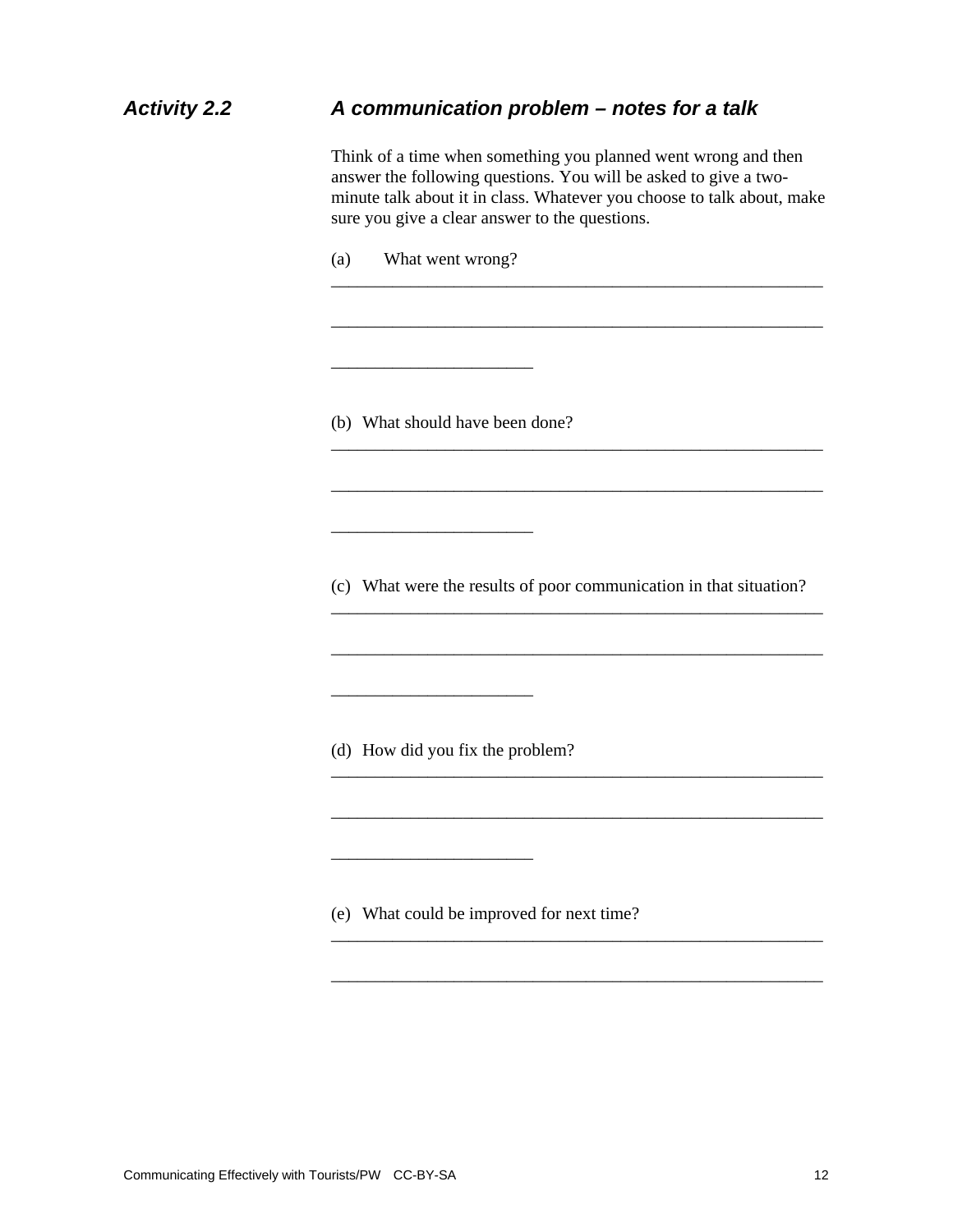## *What to say to a tourist*

## **Introduction**

Communicating with a tourist is different from talking with someone local. This is because the tourist has been travelling from one place to another and has lots of different expectations. They may not know anything about your country and might not know the proper things to say or do.

In this module, you will learn what is special about talking to tourists and learn ways to begin to talk to a tourist.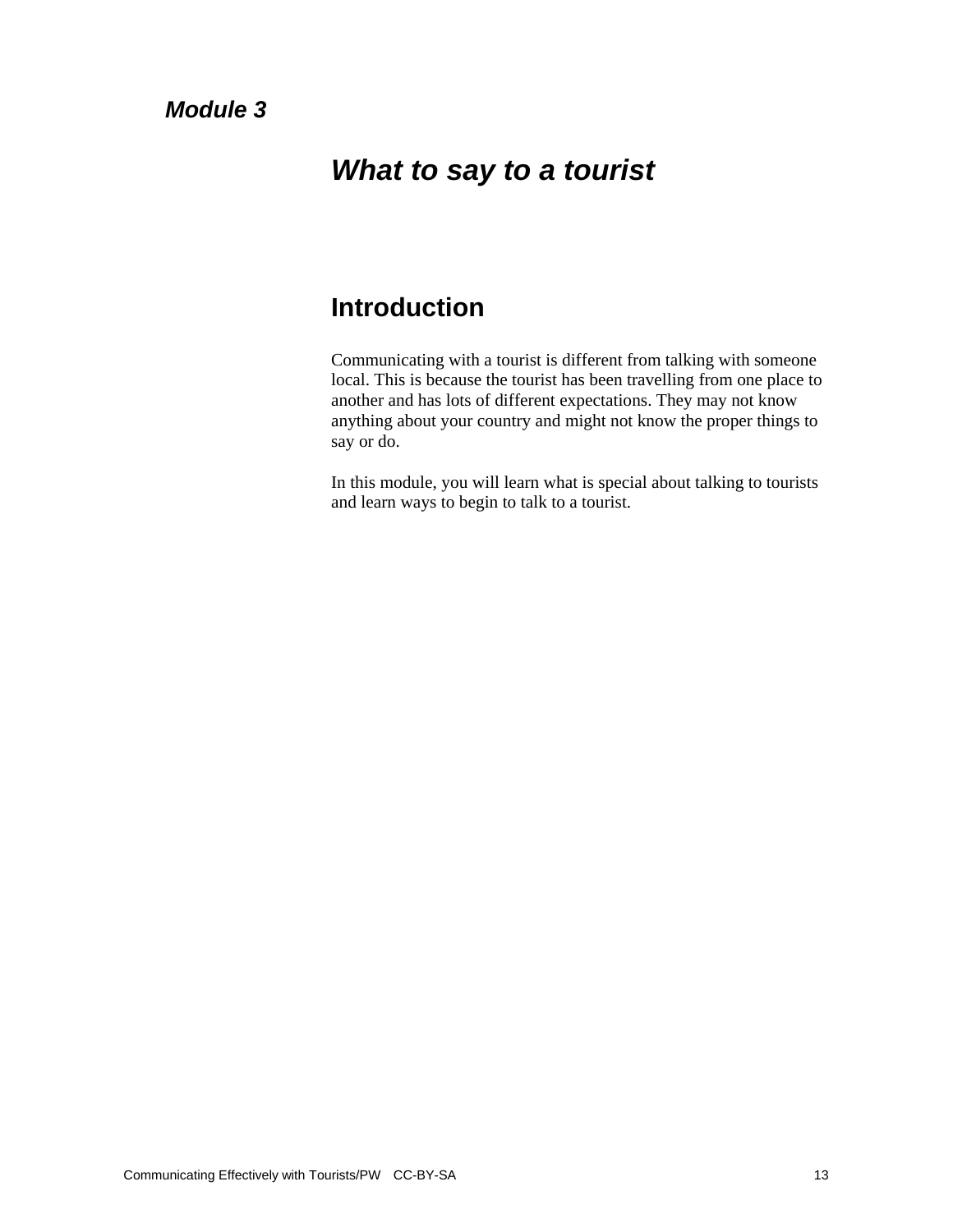## *Activity 3.1 The tourist*

Tick  $(\checkmark)$  the correct boxes to identify who a tourist is.

A tourist is someone who

- $\Box$  goes from one place to another
- $\Box$  does not travel
- $\Box$  stays for a short time only
- $\Box$  stays for a year or more
- $\Box$  comes here to study
- $\Box$  does not earn money locally
- $\Box$  is involved in business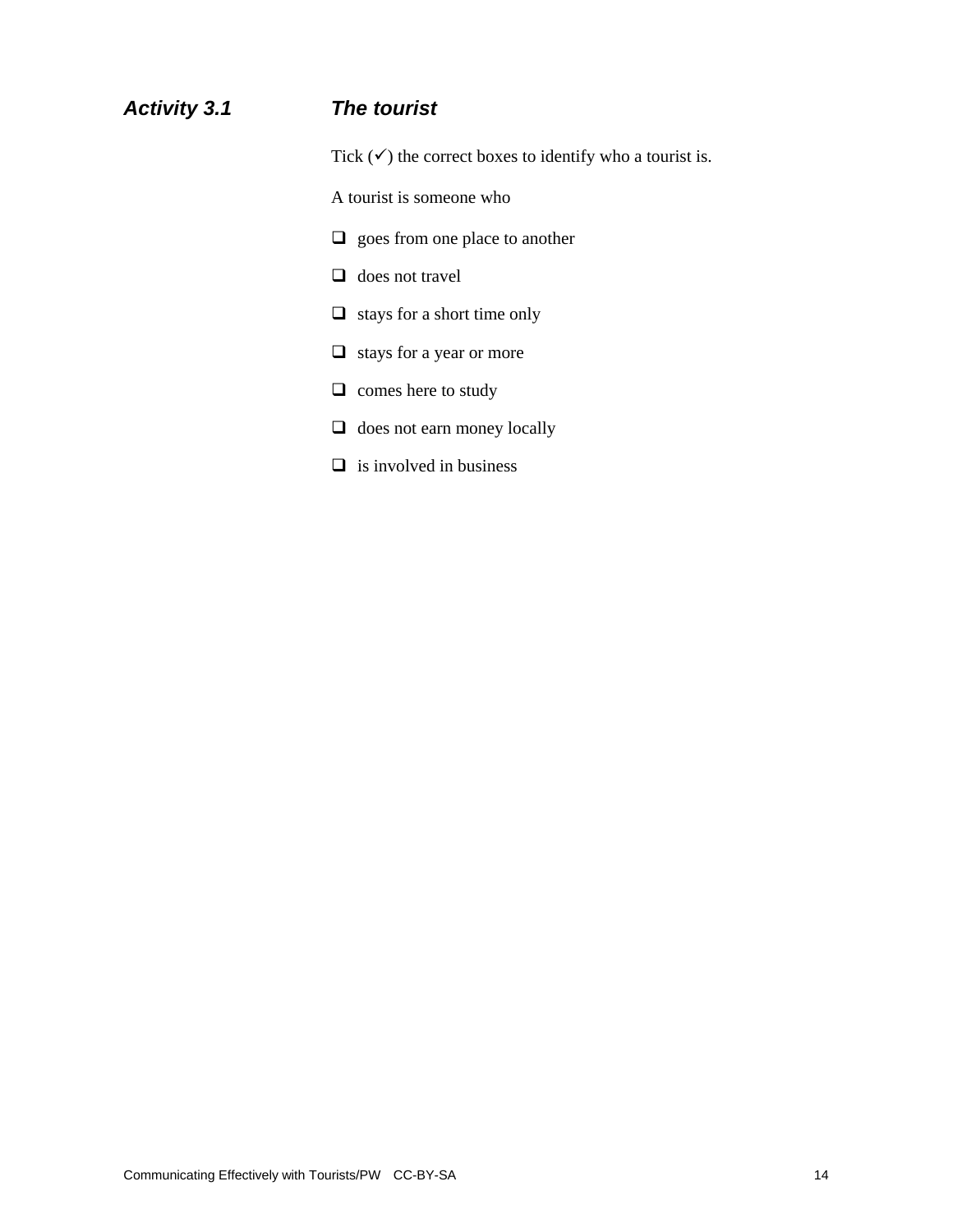### *Activity 3.2 What to say to a tourist*

Watch the video of a local host greeting a tourist and then do a roleplay with a friend. One of you should pretend to be a tourist, the other should pretend to be a host.

#### *Hosts*

- Ask the tourists what they want.
- Tell the tourists what they can do.
- Ask the tourists about themselves and their interests.
- Tell tourists about local customs. Tell them about any special rules for your village or culture.
- Be helpful and show that you want to give information.

### *Tourists*

Ask questions about your host and his or her place.

When you have finished, change roles.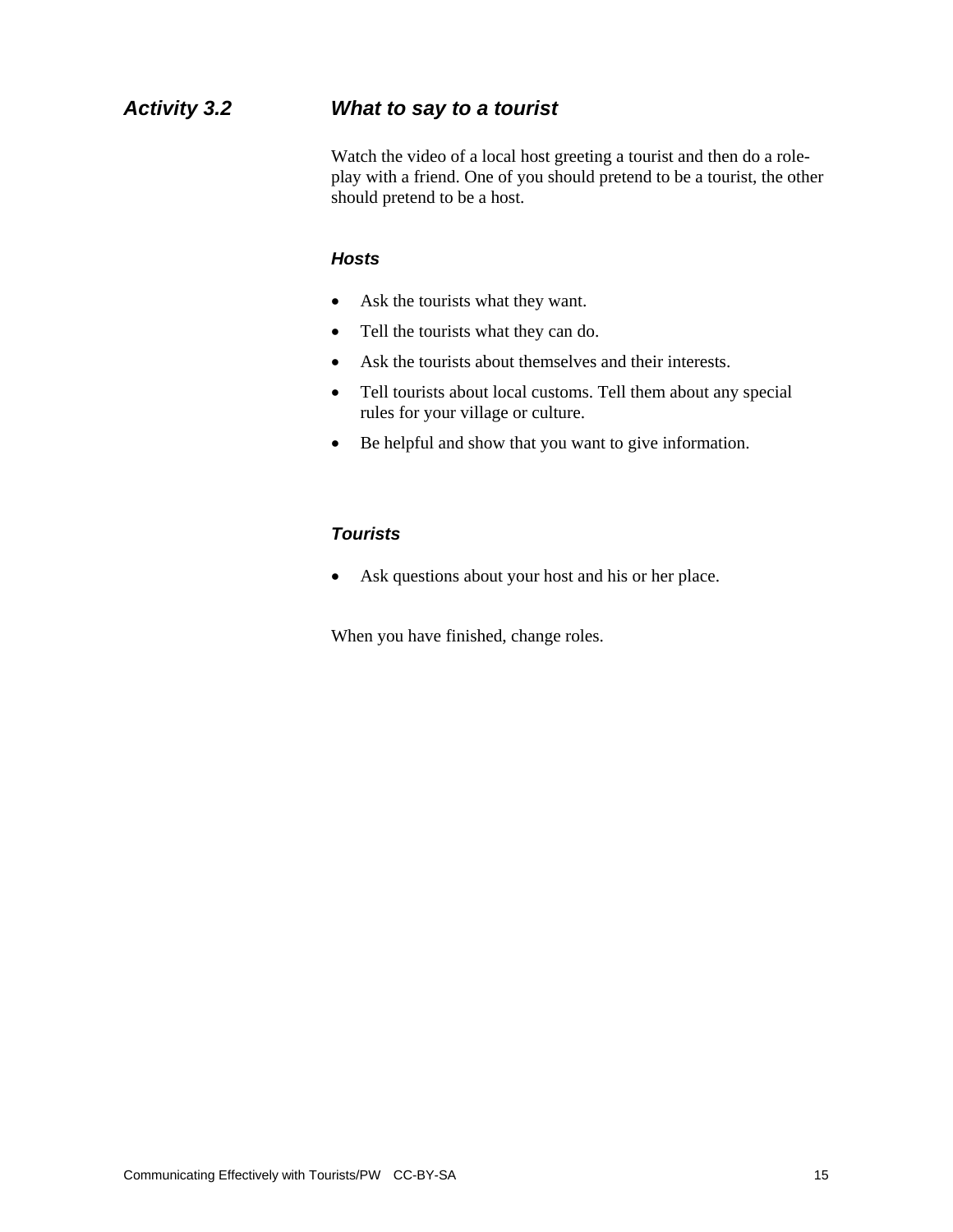### *Activity 3.3 What the community expects*

Talk to your friends or people of the community and ask them what they expect the tourists might want to do and what they should and should not do.

Write down what you find out in the space below.

Discuss these expectations with your tutor next time you meet.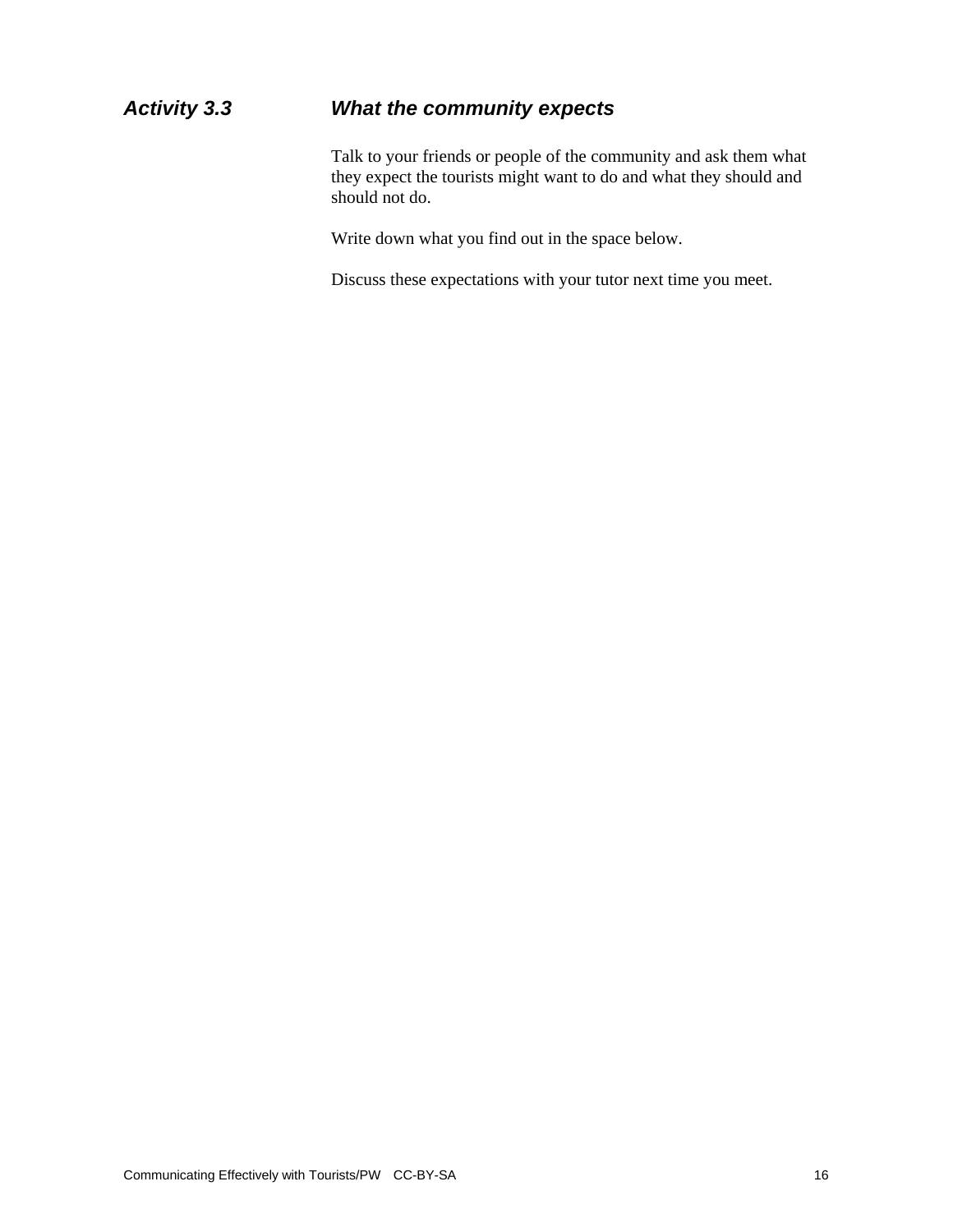## *How to make a tourist feel welcome*

## **Introduction**

Tourists usually meet many people during their trip. When they come to your place, they may be tired from travelling or uncertain of the new environment. They have needs and expectations to be looked after.

In this module, you will learn ways to treat a tourist as an honoured guest and help them to feel comfortable.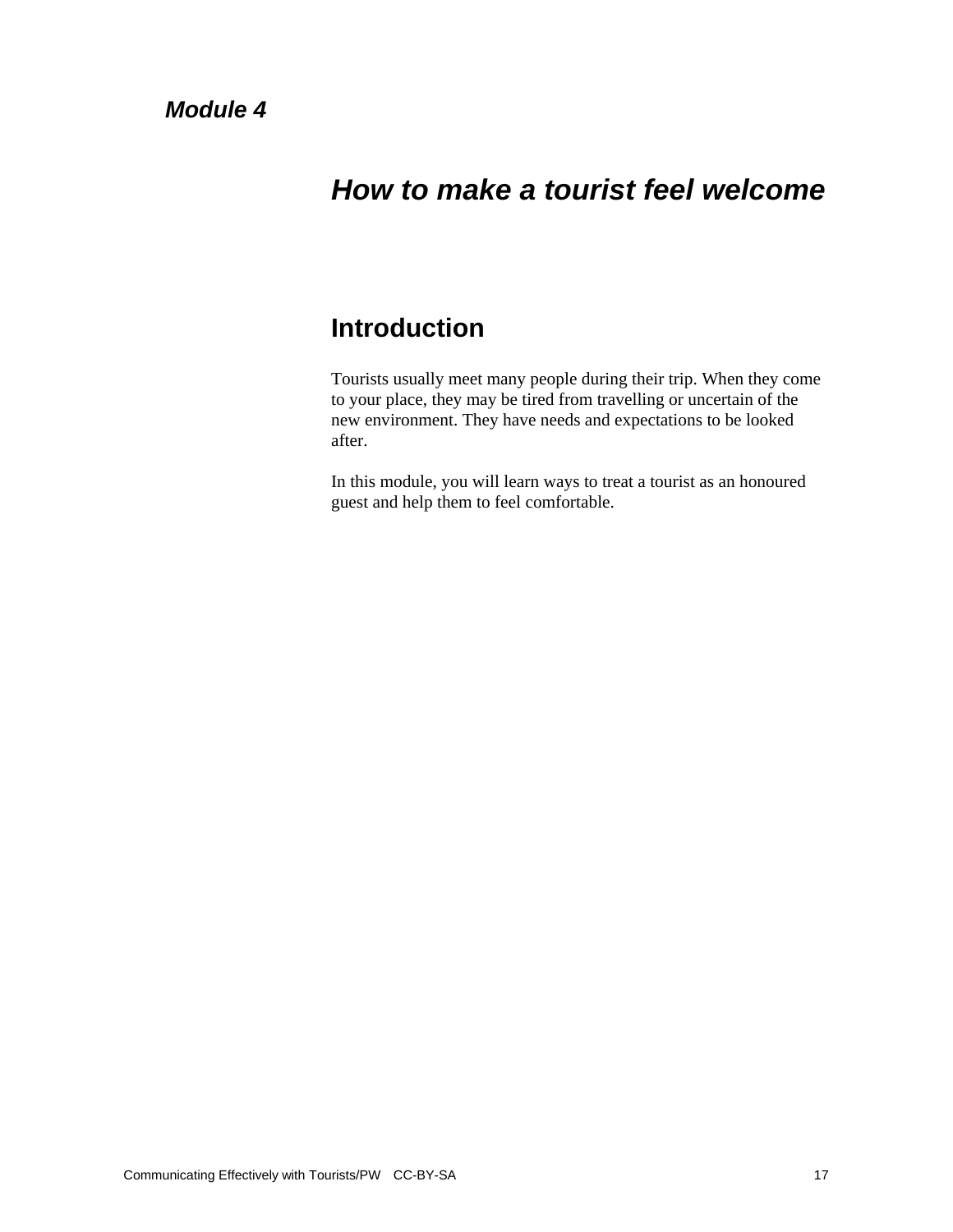### *Activity 4.1 What will tourists expect?*

For each of these headings, write down at least two examples of what you think tourists will expect or will want to know when they visit.

We have given one example for each heading.

#### *Information*

- a good restaurant
- $\bullet$
- $\bullet$

#### *Experiences*

- fishing trip
- $\bullet$
- $\bullet$

#### *Quality Services*

- warm welcome
- $\bullet$
- $\bullet$

#### *Product Knowledge*

- what local events are happening while they are here.
- $\bullet$
- $\bullet$

#### *Food*

- clean food
- $\bullet$
- $\bullet$

#### *Transport*

- Good taxi services
- $\bullet$
- $\bullet$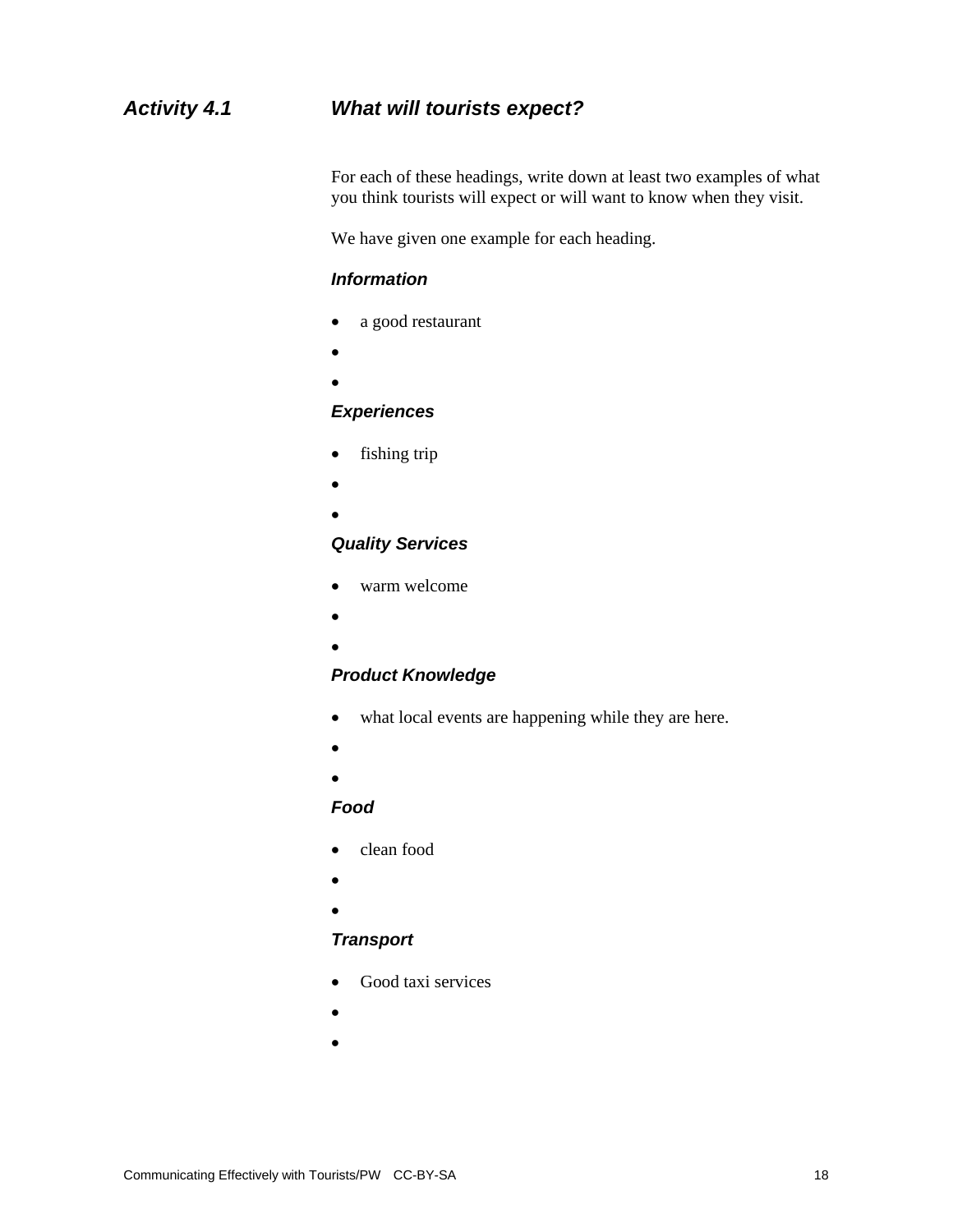### *Accommodation*

- Clean accommodation
- $\bullet$
- $\bullet$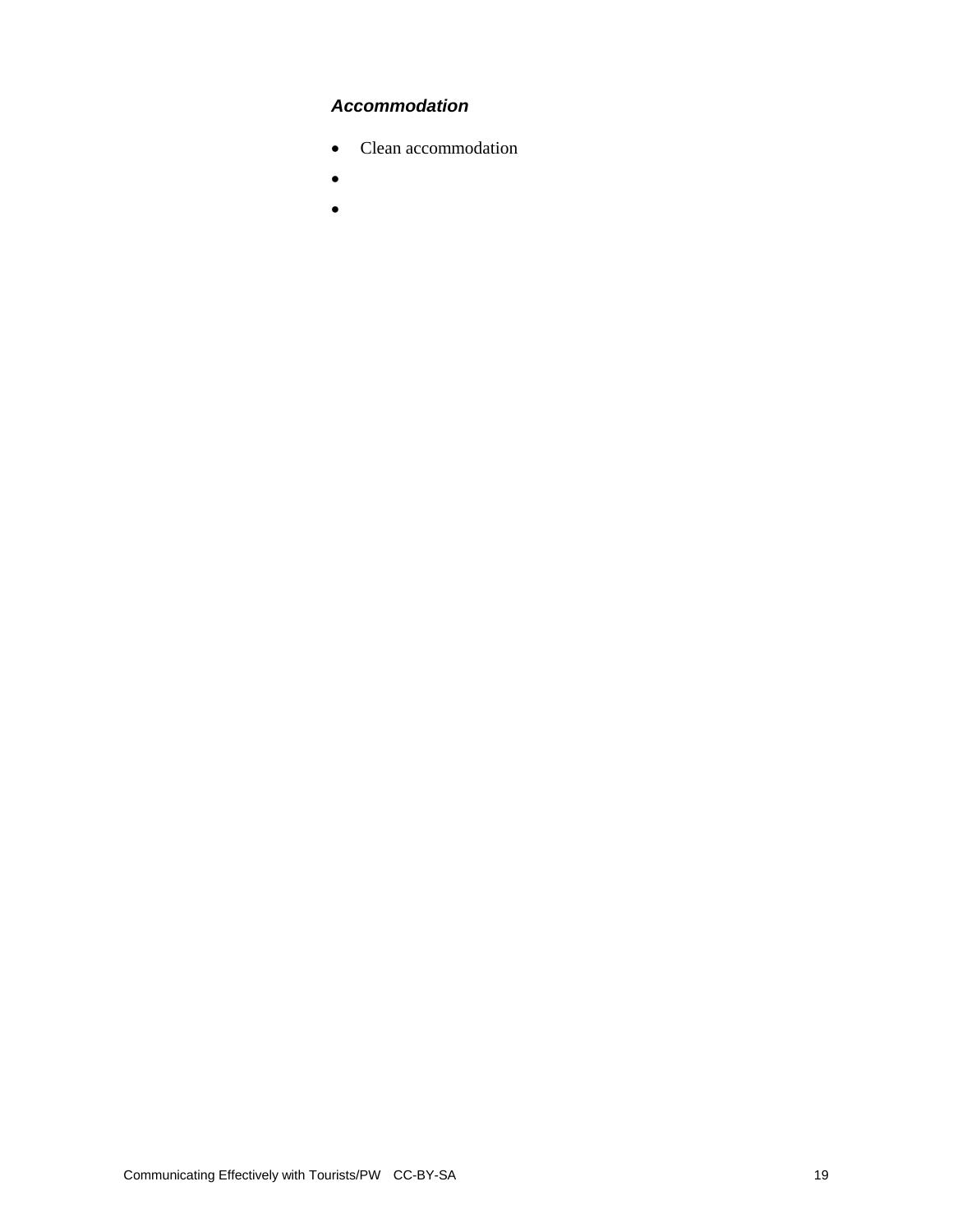### *Activity 4.2 Important knowledge, skills and attitudes in providing quality service to tourists*

For each of the following items, write in the box whether it is **PK** (product knowledge), **S** (skills), or **A** (Attitude).

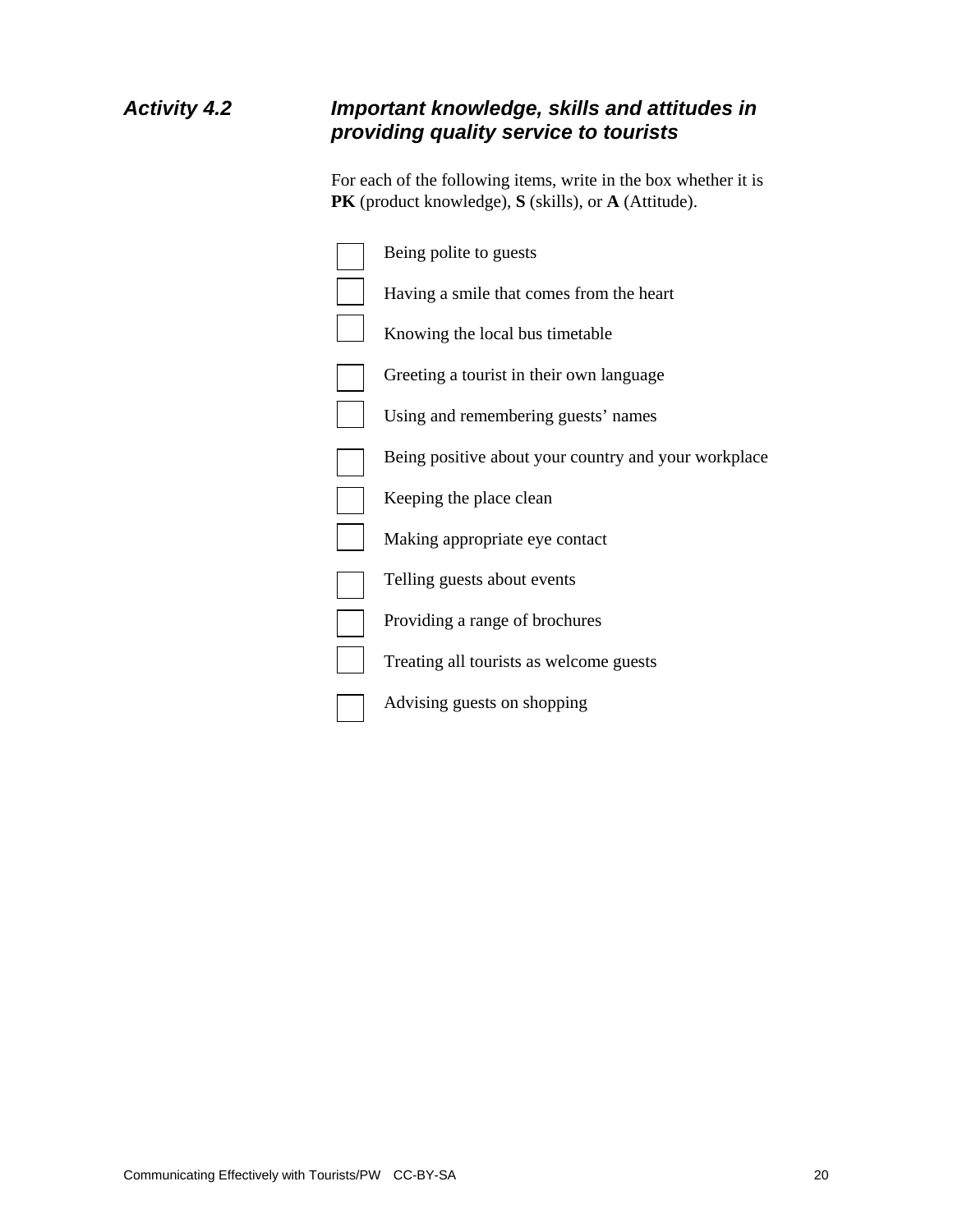## *Activity 4.3 Being a welcoming host*

Look again at the video of a host welcoming a tourist that you looked at in Module 3.

This time, look at how the host uses his communication skills and shows a positive attitude to make the tourist feel welcome. Notice how to:

- greet the tourist warmly
- introduce yourself first
- be friendly and polite
- show positive body language.

Now find a partner, and role-play being host and tourist. When you finish role-playing, ask your partner how it felt to be greeted in a friendly way. Then change roles.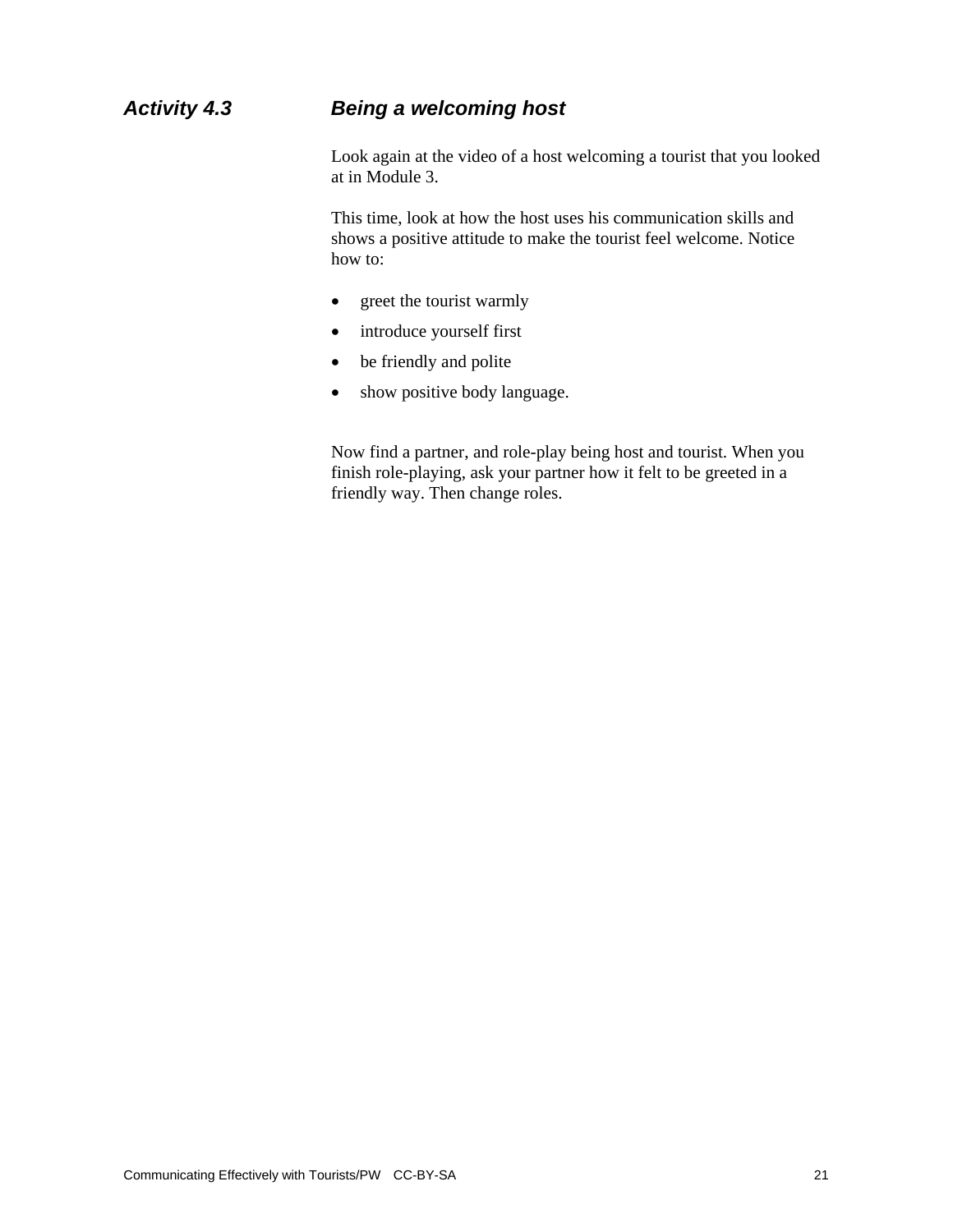### *Activity 4.4 Personal presentation and grooming*

Cleanliness and health (hygiene) are very important. They can be a life-and-death matter. Not only that, but good hygiene is good business. Customers will be offended and angry if you communicate a poor attitude by not using good hygiene. Use this list to check your own hygiene practices.

### **Personal presentation checklist**

When I am working with other people, whether they are tourists or locals, I make sure that I

 $(\checkmark)$ 

- $\Box$  Bathe or shower daily
- $\Box$  Wear clean, well-ironed clothes
- $\Box$  Have clean shoes
- $\Box$  Keep my hair clean and tidy
- $\Box$  Cover any sores or wounds
- $\Box$  Keep my fingernails short and clean
- $\Box$  Don't cough or spit anywhere near food or other people
- $\Box$  Don't smoke near customers
- $\Box$  Don't scratch or pick sores
- $\Box$  Wash my hands often
- $\Box$  Brush my teeth often
- $\Box$  Stand straight and do not slouch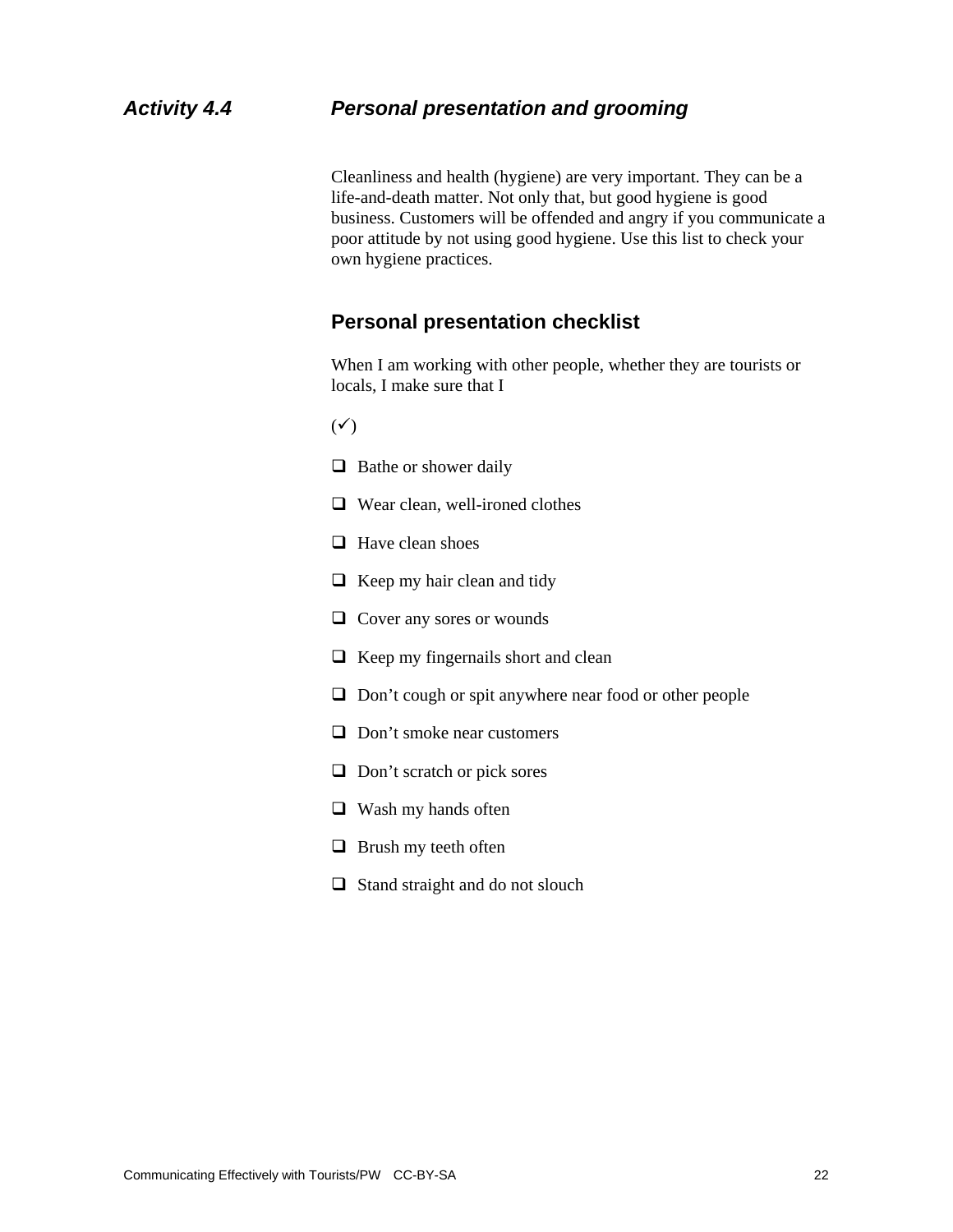## *Module 5*

## *Talking on the telephone*

## **Introduction**

The telephone is a very useful tool in the tourism industry – but only if you use it the right way!

In this module you will learn about how to use the telephone well so you can

- understand messages
- write messages down correctly
- make phone calls.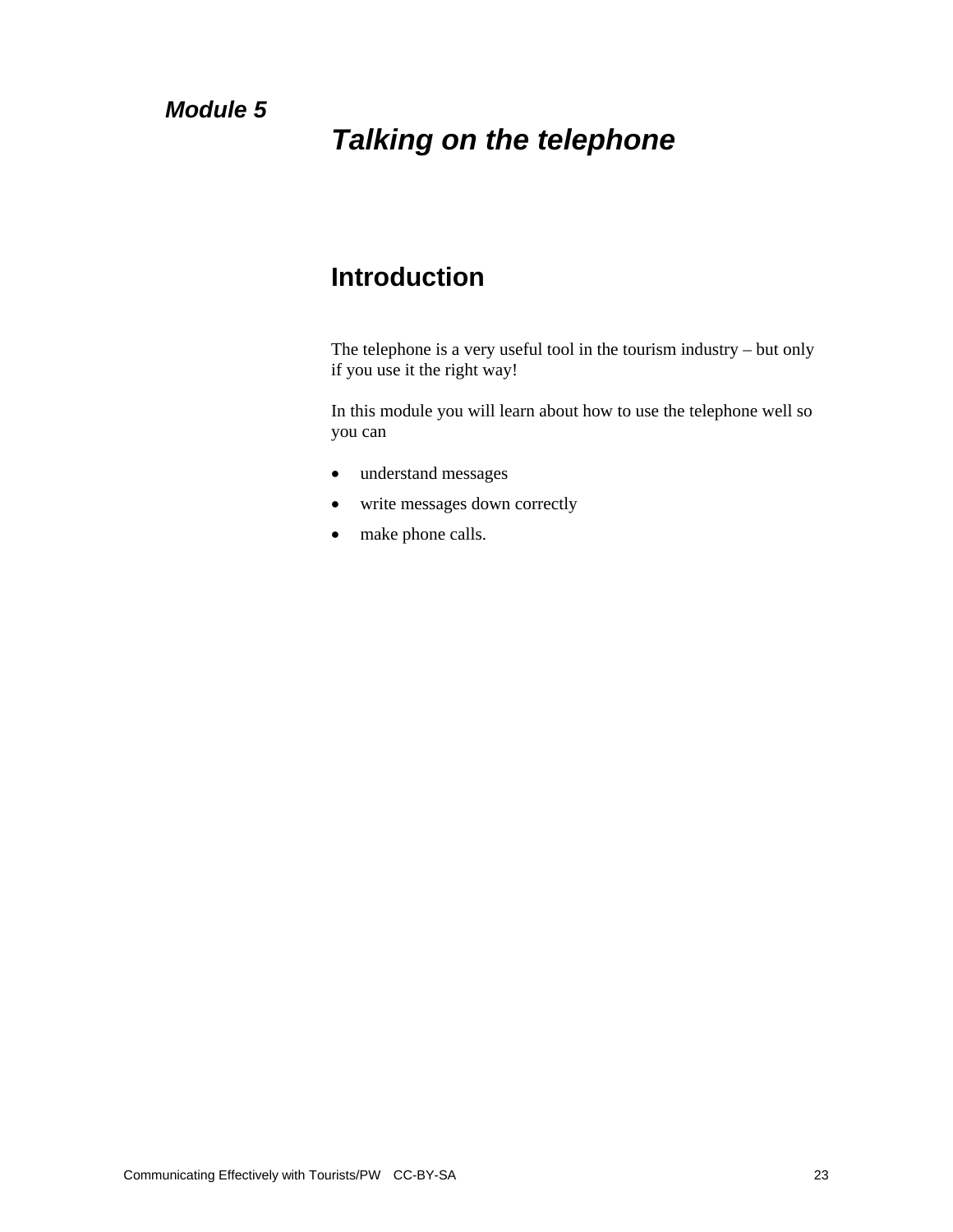## *Activity 5.1 Why good communication on the telephone is important*

Tick  $(\checkmark)$  the correct box to show whether each statement is **true (T)** or **false (F).**

### **T or F**

| The first time someone hears you, they should think you are<br>friendly and good at your job. |
|-----------------------------------------------------------------------------------------------|
| If the caller has rung the wrong number, it is a good chance<br>for a chat.                   |
| The way you answer a telephone gives the listener an image<br>of your business.               |
| Good use of the telephone saves costs.                                                        |
| Answering the phone on the first ring shows you are not<br>busy.                              |
| Using the telephone can save time.                                                            |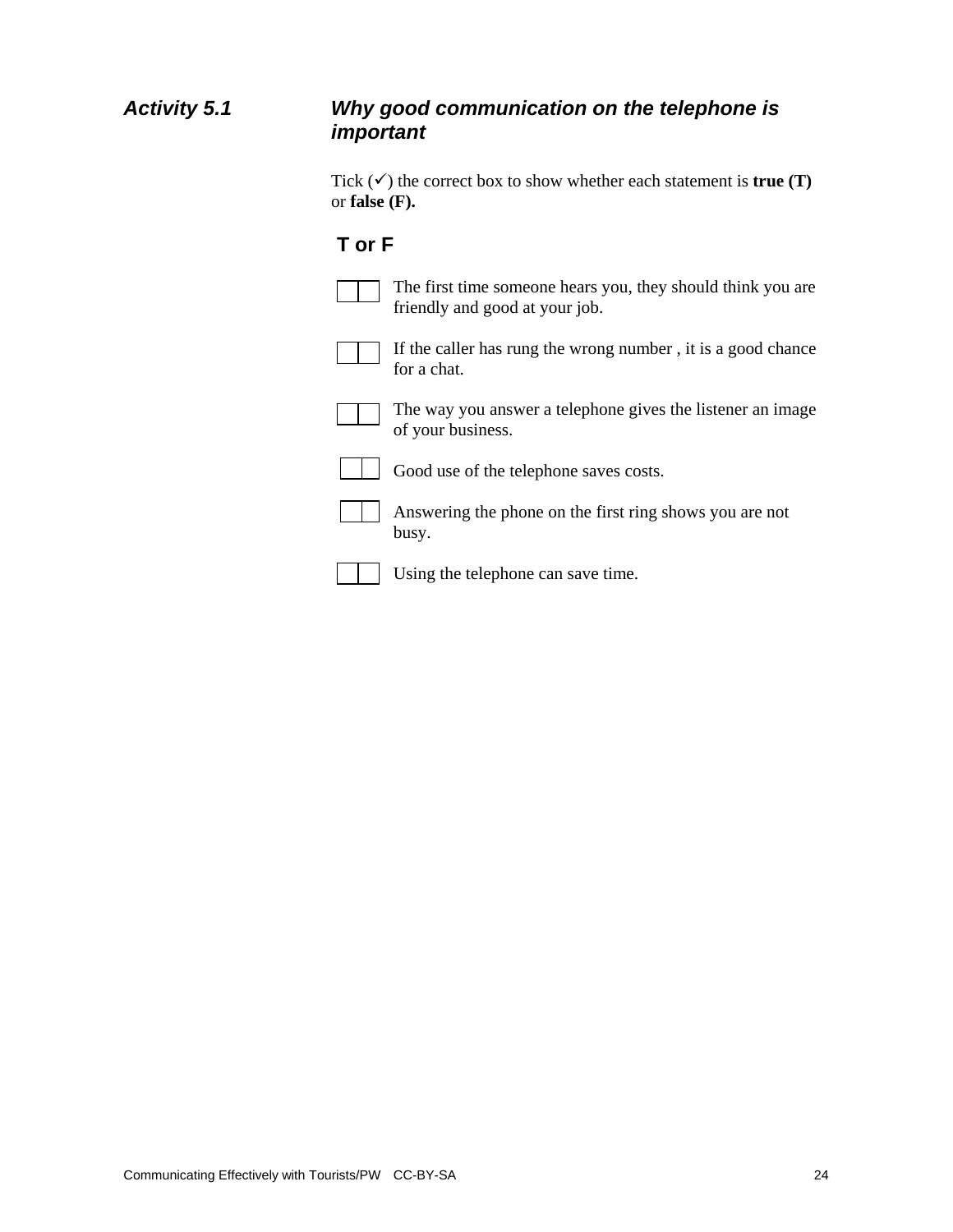### *Activity 5.2 Answering the phone*

Watch the video clip on answering a telephone correctly. As you watch it, make notes (write down the important ideas) under these headings. You may have to watch the video two or three times.

- Equipment (things the speaker used)
- The way the person answering said who was speaking
- Tone of voice (what message did the voice not the words give?)
- How the message was written
- How the message was checked
- How the call ended
- How the message was delivered.

When you have finished, compare your notes with others.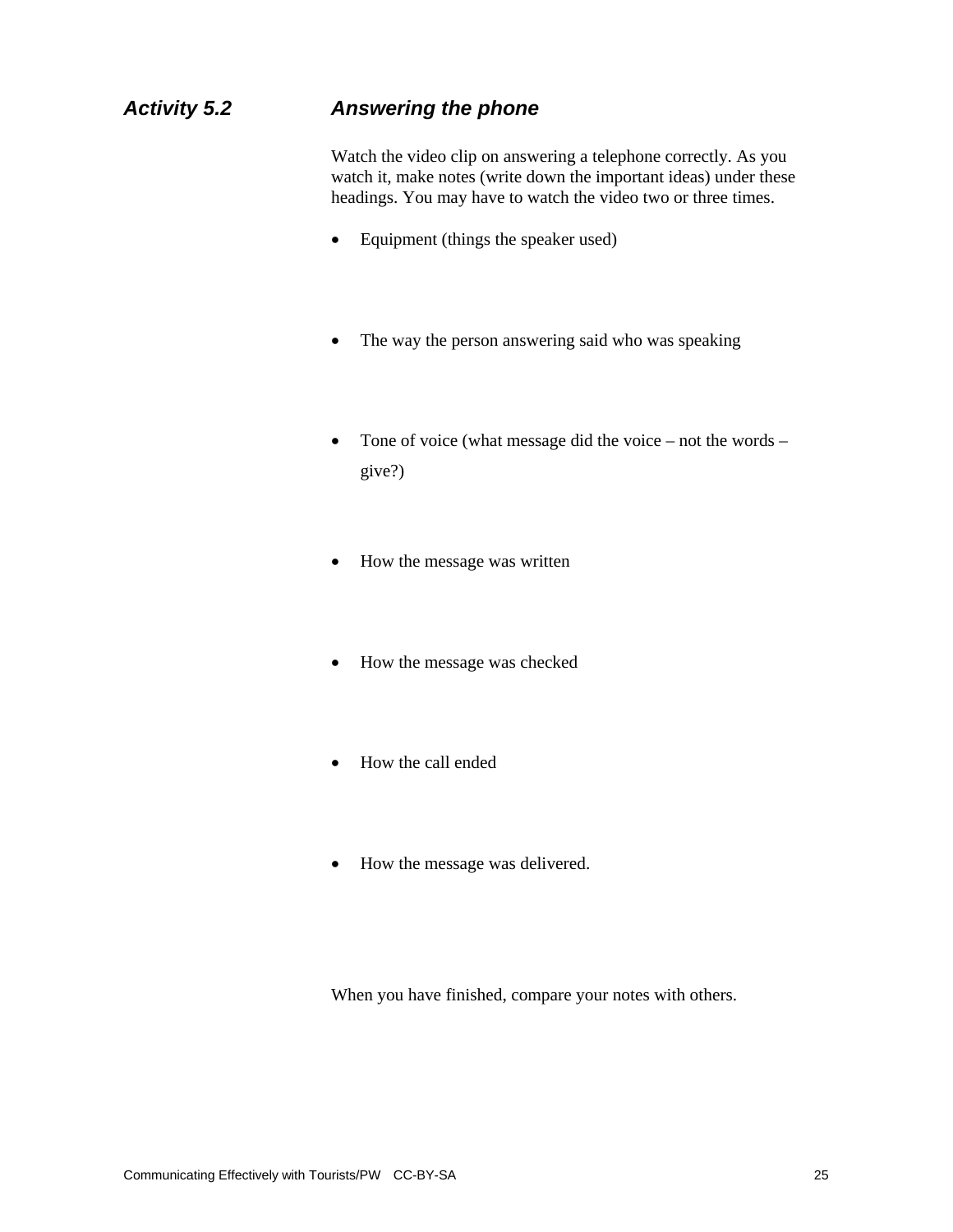## *Activity 5.3 Rules for good telephone use*

Write down 8 rules on how you should answer a telephone and 5 rules on how you should make a telephone call.

| (a) | Answering a telephone:   |
|-----|--------------------------|
| (1) |                          |
| (2) |                          |
| (3) |                          |
| (4) |                          |
| (5) |                          |
| (6) |                          |
| (7) |                          |
| (8) |                          |
|     |                          |
| (a) | Making a telephone call: |
| (1) |                          |
| (2) |                          |
| (3) |                          |
| (4) |                          |
| (5) |                          |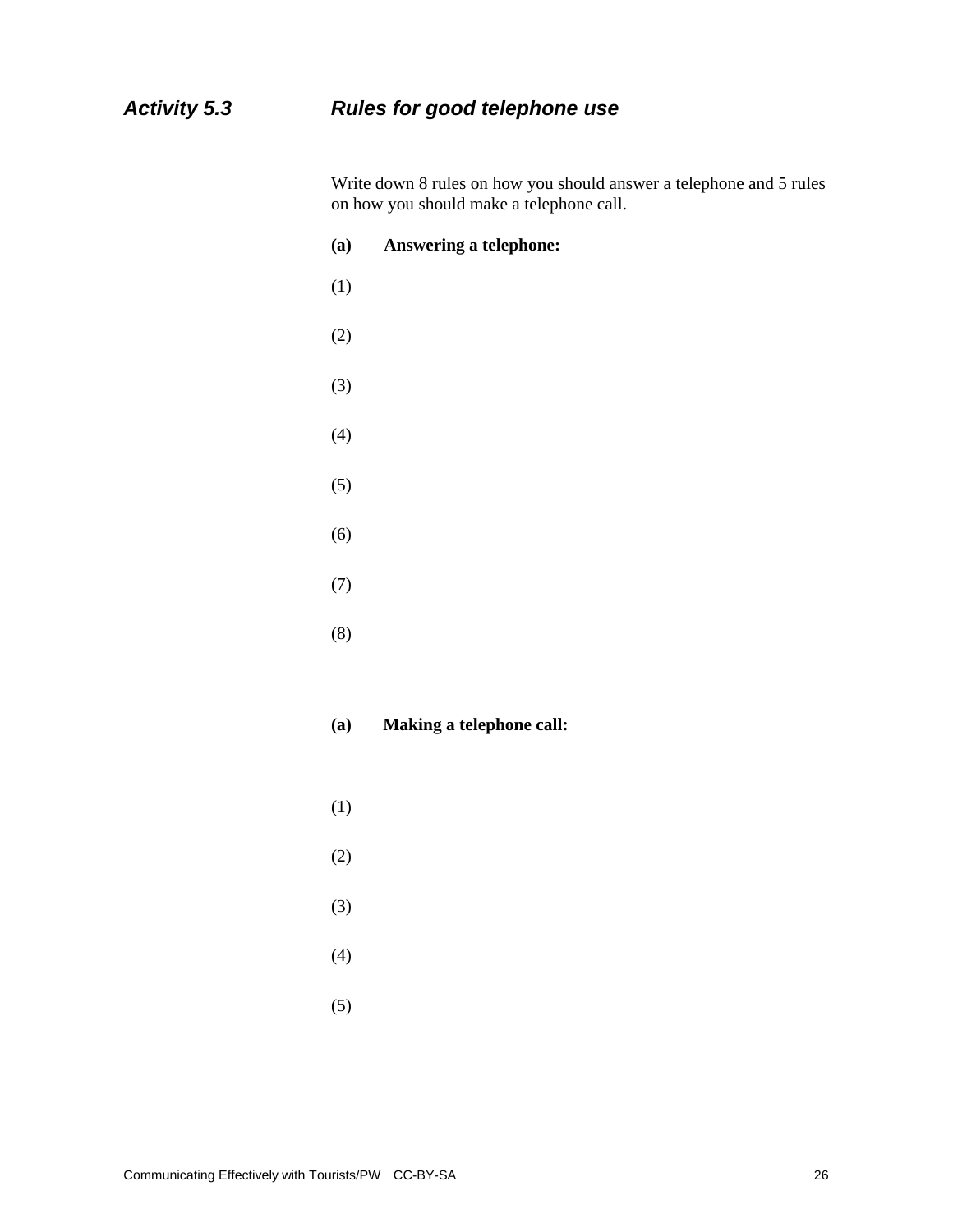Do a role-play with a partner on making and answering a telephone call. Use the rules you wrote in Activity 5.3. Write down any messages. Change roles when you have finished.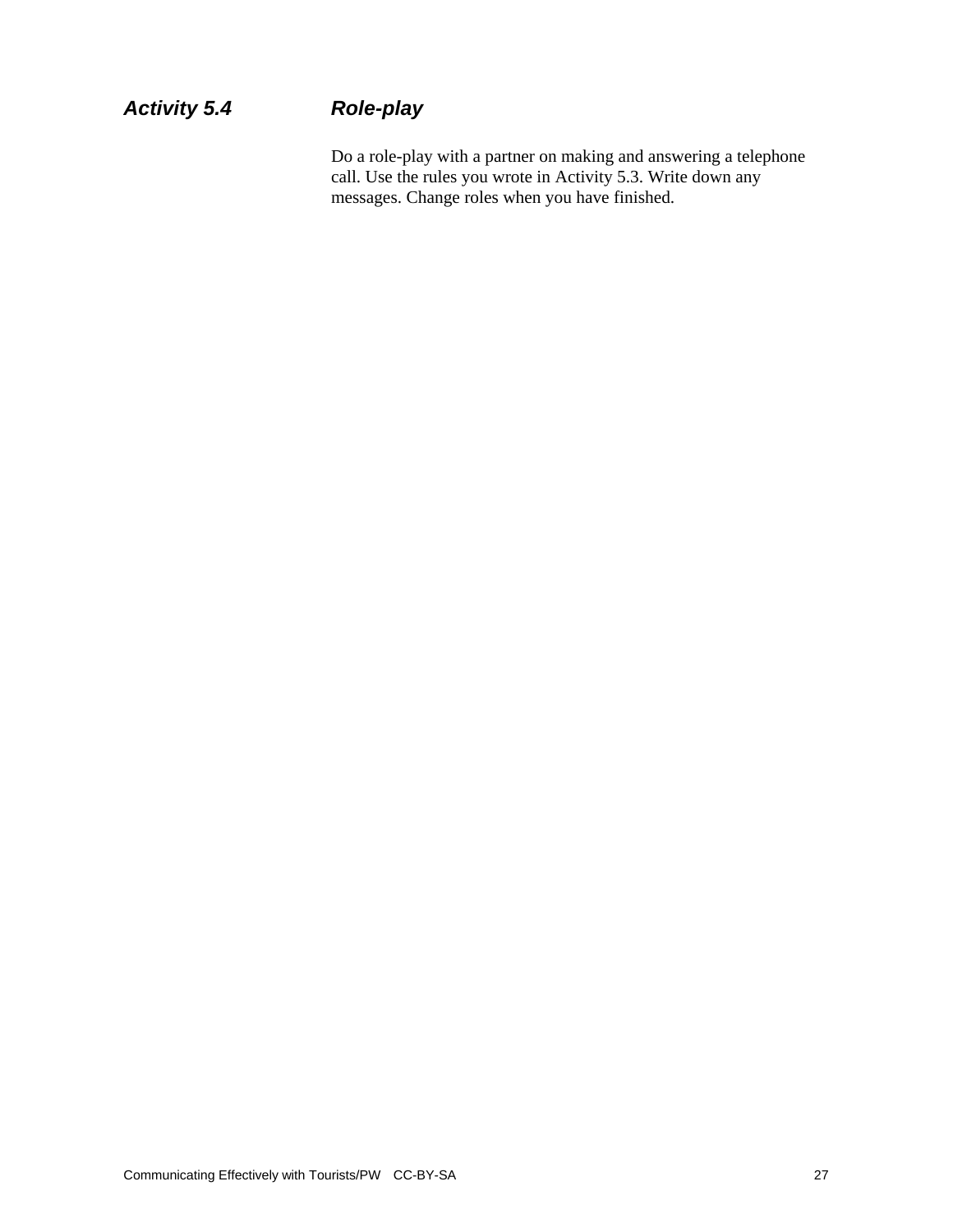## *Communication in problem solving*

## **Introduction**

Dealing with tourists is not always easy. Sometimes they may not understand you or you might not understand them, and you both might feel embarrassed.

Sometimes they might end up doing the wrong thing because they do not know any better, or they might just be a difficult person.

This module will help you use communication skills to solve problems that can happen between hosts and tourists.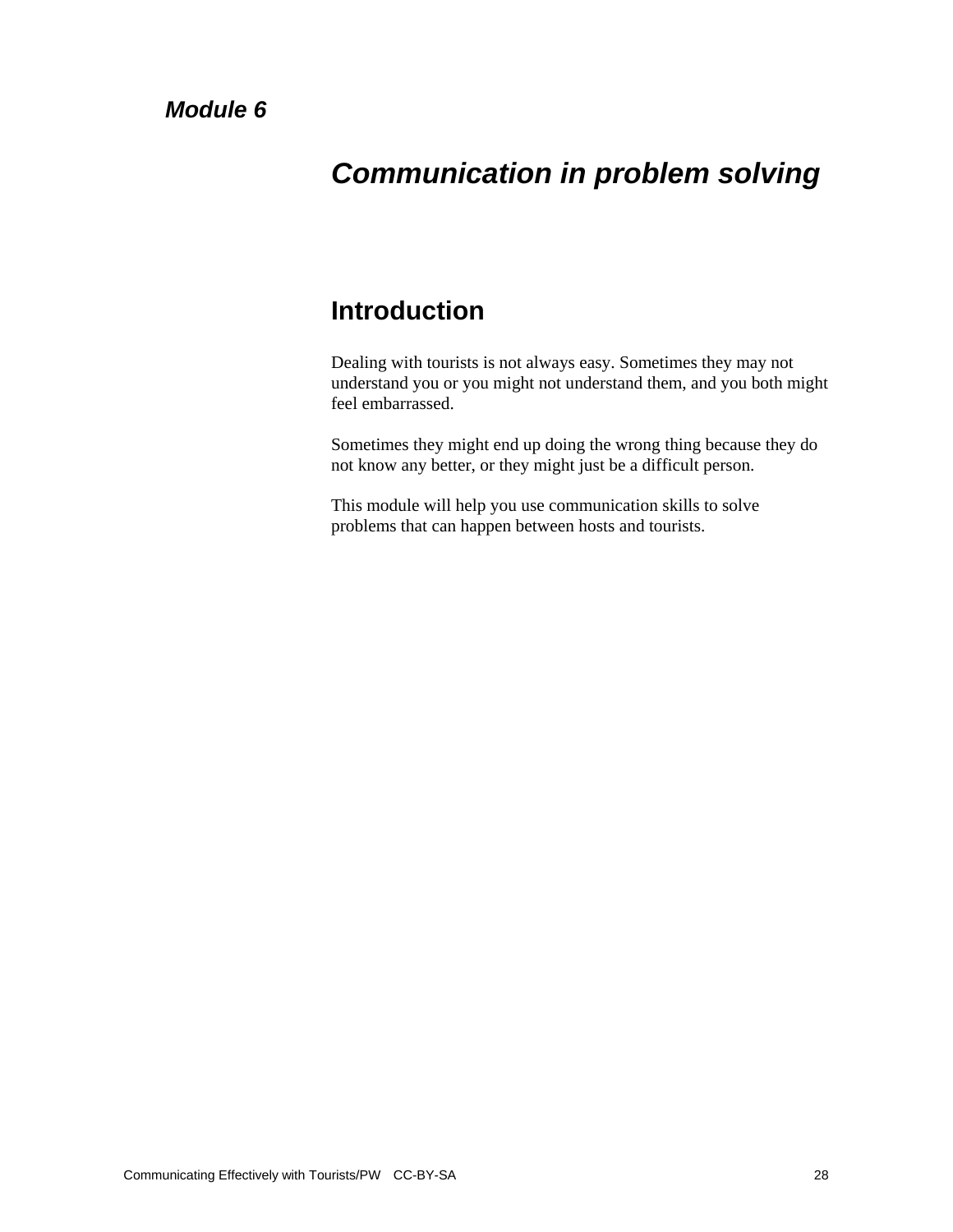## *Activity 6.1 How to deal with a difficult tourist*

Tick  $(\checkmark)$  the correct boxes.

If you see a tourist doing something wrong, you should

- $\Box$  move away from them
- $\Box$  politely explain what to do
- $\Box$  ignore the wrong behaviour
- $\Box$  get angry with them
- $\Box$  get someone to help if you cannot explain yourself.

If you see a customer get angry

- $\Box$  tell them to be quiet
- $\Box$  ask them to explain the problem
- $\Box$  ignore them
- $\Box$  listen carefully
- $\Box$  identify and fix the problem.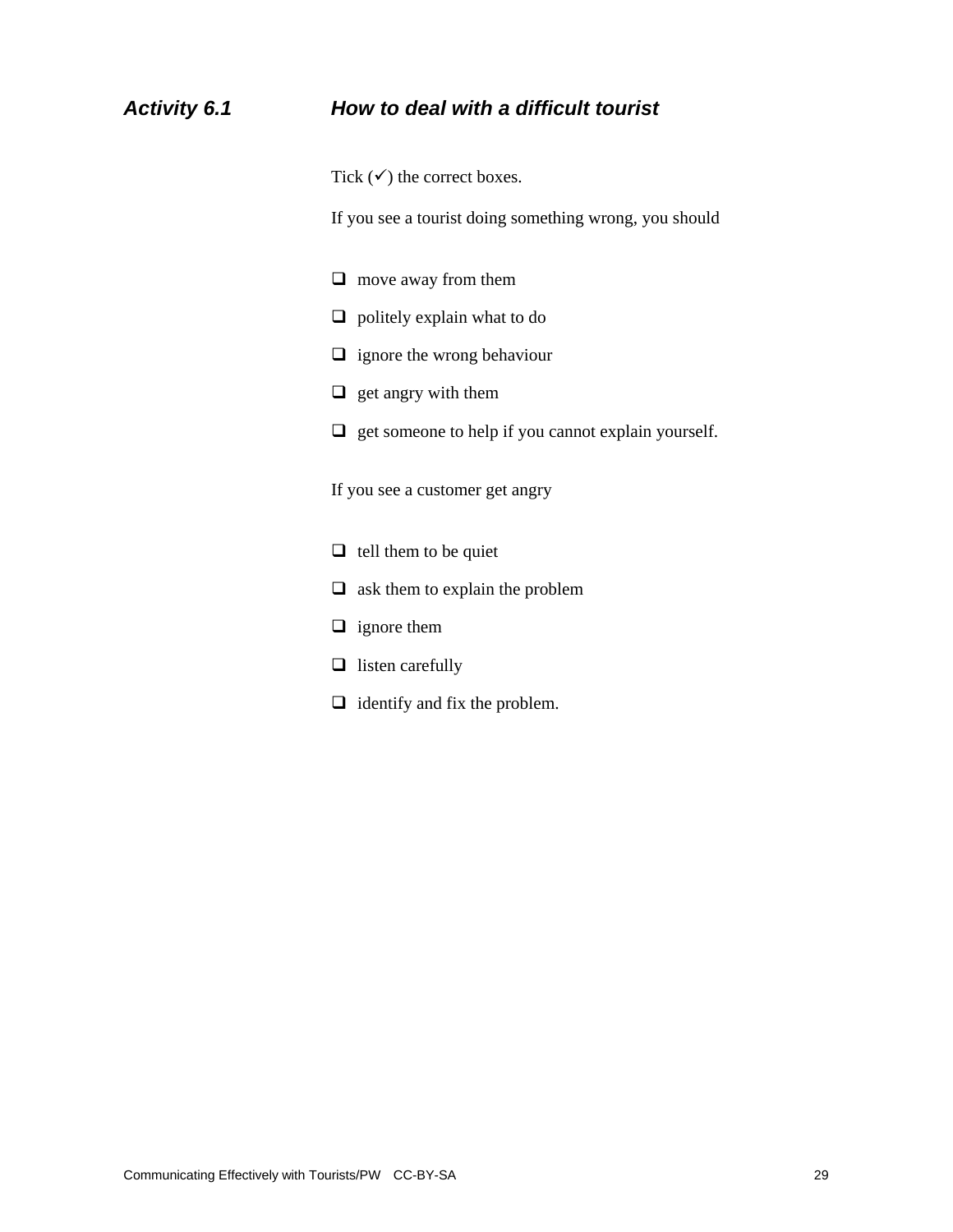### *Activity 6.2 Solving a communication problem*

Imagine you are talking with some friends in your own language.

A tourist from another country who knows you comes along and sits with you.

Your friends feel shy because they do not feel they can speak the language of the tourist well.

They leave.

The tourist asks you, "What have I done wrong?"

Discuss this story with your group and use the six steps listed below to solve the problem. Look at the problem from your side and from the side of the tourist.

\_\_\_\_\_\_\_\_\_\_\_\_\_\_\_\_\_\_\_\_\_\_\_\_\_\_\_\_\_\_\_\_\_\_\_\_\_\_\_\_\_\_\_\_\_\_\_\_\_\_\_\_\_\_\_\_

\_\_\_\_\_\_\_\_\_\_\_\_\_\_\_\_\_\_\_\_\_\_\_\_\_\_\_\_\_\_\_\_\_\_\_\_\_\_\_\_\_\_\_\_\_\_\_\_\_\_\_\_\_\_\_\_

\_\_\_\_\_\_\_\_\_\_\_\_\_\_\_\_\_\_\_\_\_\_\_\_\_\_\_\_\_\_\_\_\_\_\_\_\_\_\_\_\_\_\_\_\_\_\_\_\_\_\_\_\_\_\_\_

\_\_\_\_\_\_\_\_\_\_\_\_\_\_\_\_\_\_\_\_\_\_\_\_\_\_\_\_\_\_\_\_\_\_\_\_\_\_\_\_\_\_\_\_\_\_\_\_\_\_\_\_\_\_\_\_

Work out a solution that will be good for both sides.

\_\_\_\_\_\_\_\_\_\_\_\_\_\_\_\_\_\_\_\_\_\_\_\_\_\_\_\_\_\_\_\_\_\_\_\_\_\_\_\_\_

\_\_\_\_\_\_\_\_\_\_\_\_\_\_\_\_\_\_\_\_\_\_\_\_\_\_\_\_\_\_\_\_\_\_\_\_\_\_\_\_\_

\_\_\_\_\_\_\_\_\_\_\_\_\_\_\_\_\_\_\_\_\_\_\_\_\_\_\_\_\_\_\_\_\_\_\_\_\_\_\_\_\_

#### *Step 1 – Identify the problem*

*Step 2 – Identify the possible causes* 

*Step 3 —Identify the possible consequences (what might happen because of the problem?)* 

\_\_\_\_\_\_\_\_\_\_\_\_\_\_\_\_\_\_\_\_\_\_\_\_\_\_\_\_\_\_\_\_\_\_\_\_\_\_\_\_\_\_\_\_\_\_\_\_\_\_\_\_\_\_\_\_

\_\_\_\_\_\_\_\_\_\_\_\_\_\_\_\_\_\_\_\_\_\_\_\_\_\_\_\_\_\_\_\_\_\_\_\_\_\_\_\_\_\_\_\_\_\_\_\_\_\_\_\_\_\_\_\_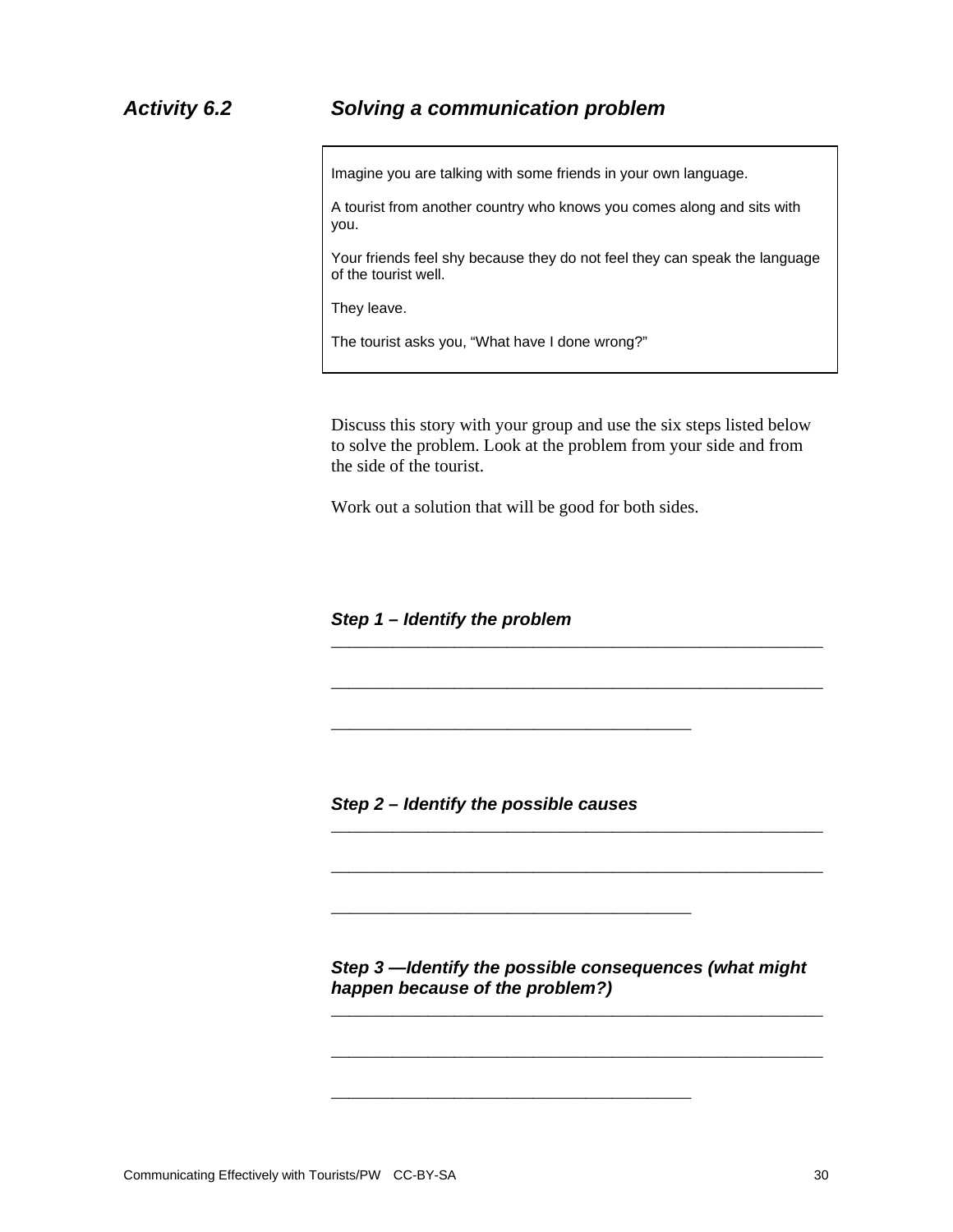Step 4 - Identify possible solutions

Step 5- Study and rank the solutions (put them in order from best to worst)

Step 6 - Decide on the action to take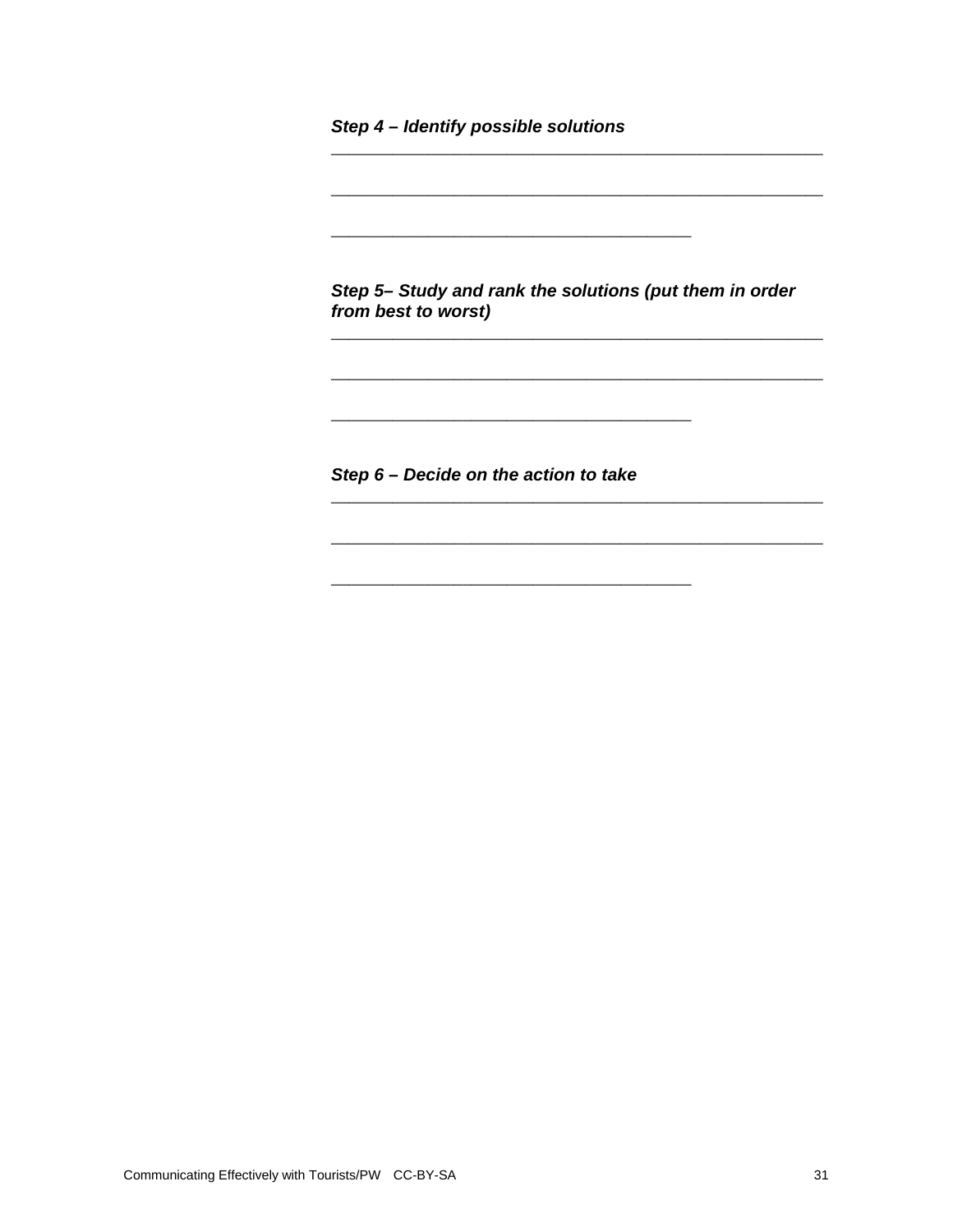## *Module 7*

## *Networking*

## **Introduction**

Networking involves communicating with many different people to get them to co-operate.

This may involve planning, organising, encouraging, following up and checking, and making sure you do your part.

Networking needs clear communication, willingness, and good manners.

In this module, you will learn how to set up a communication network for tourism and how to use a communication network when you plan an event.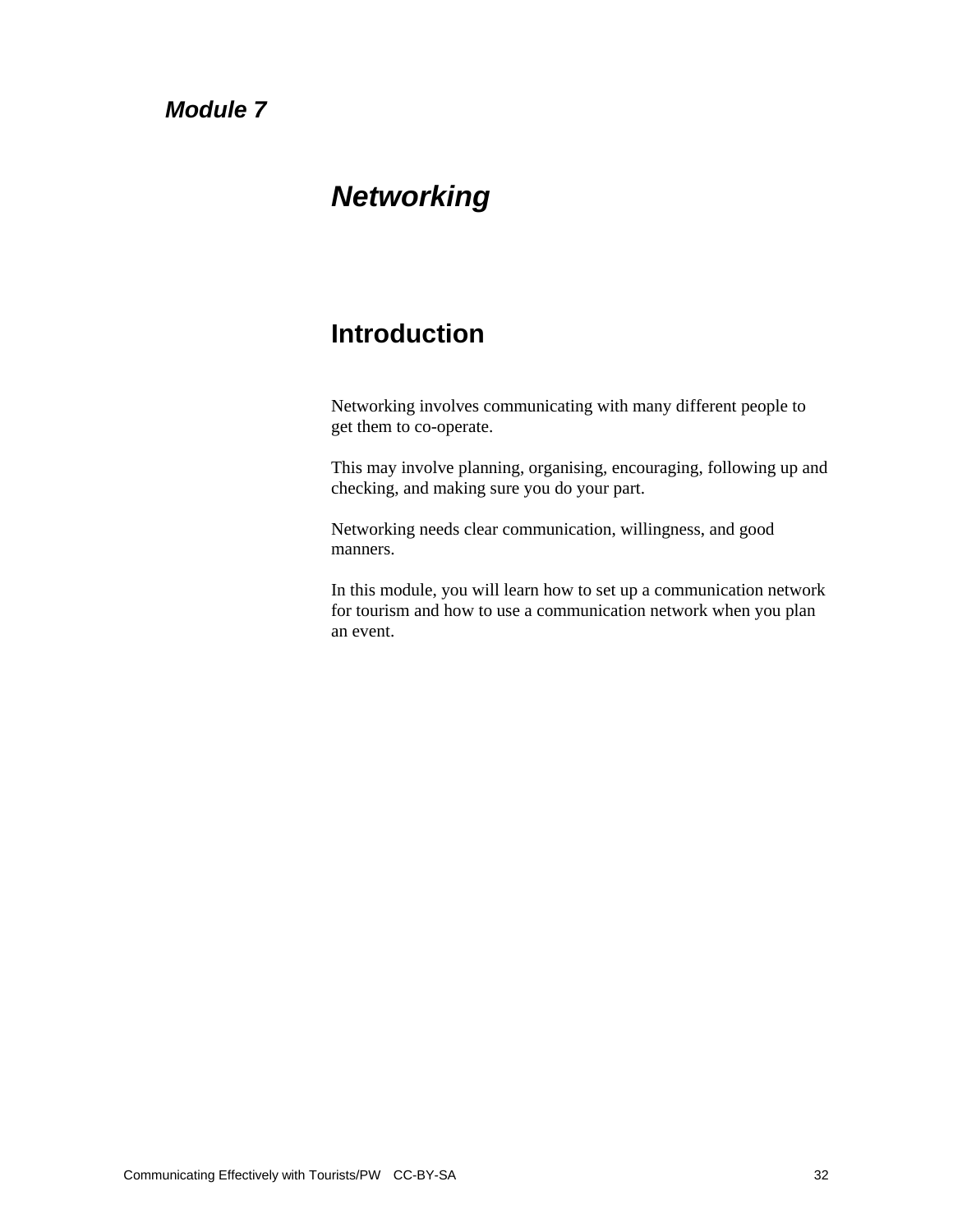### *Activity 7.1 Who is in your network?*

Under each heading, give the names of one or two local people or companies who are involved in each activity: When you have completed this list, you should have a useful list of contact people.

| <b>Headings</b>    | <b>Names of people or</b><br>companies | <b>Phone No.</b><br>(if available) |
|--------------------|----------------------------------------|------------------------------------|
| Tour guide         | 1.                                     |                                    |
|                    | 2.                                     |                                    |
| Weavers and        | 1.                                     |                                    |
| carvers            | 2.                                     |                                    |
| Handicraft sellers | 1.                                     |                                    |
|                    | 2.                                     |                                    |
| Local dancers and  | 1.                                     |                                    |
| musicians          | 2.                                     |                                    |
| Fishermen          | 1.                                     |                                    |
|                    | 2.                                     |                                    |
| Growers and        | 1.                                     |                                    |
| suppliers of food  | 2.                                     |                                    |
| Restaurant and     | 1.                                     |                                    |
| motel owners       | 2.                                     |                                    |
| Village headmen    | 1.                                     |                                    |
| or town officers   | 2.                                     |                                    |

If you do not know the names of local people, you can ask other participants or ask friends and family.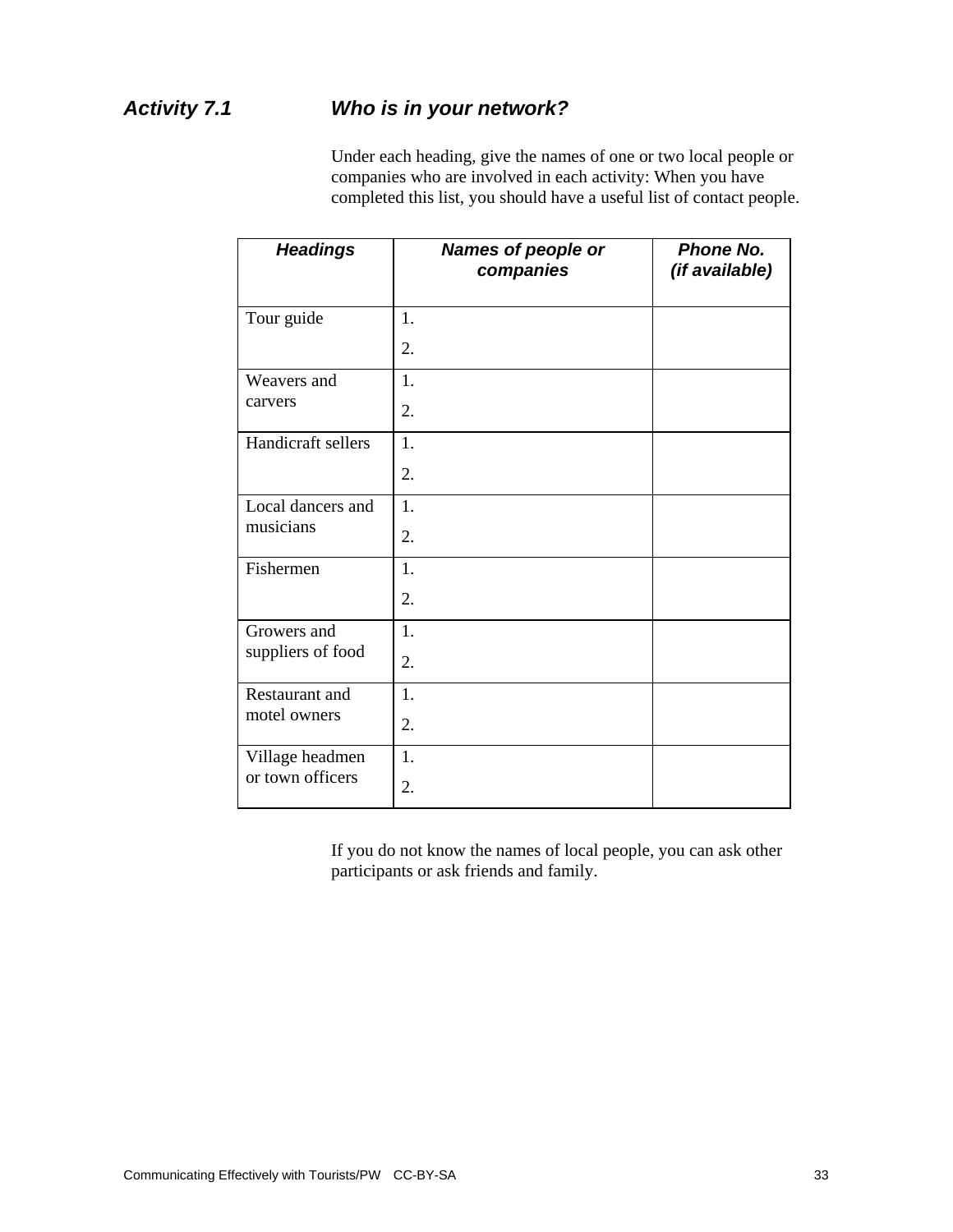## *Activity 7.2 How to involve people in a network*

Your tutor has discussed with you the example of the firewalkers and who was involved in the network so that the event could happen.

In a group, plan an event for your local area that would attract tourists. This could be a real event, or it could be one you make up. Examples might be:

- dancing competition
- an organised home stay
- a fishing competition
- whale watching
- sport events
- eco-tourism trips
- a tour of historical sites
- a village tour.

As you plan the event, one person in the group should write down answers to these questions.

- who will be involved?
- what will each person need to do?
- who should talk to them?
- when do they need to be involved?
- will they need to be paid? If so, how will you pay them?
- how will you make sure tourists are informed about what they should and should not do?
- how will you make sure the tourists arrive?
- what will you have to do, using your communication skills, to make this event happen?

This activity will give you practice for all your communication and networking skills. You should now be an effective communicator!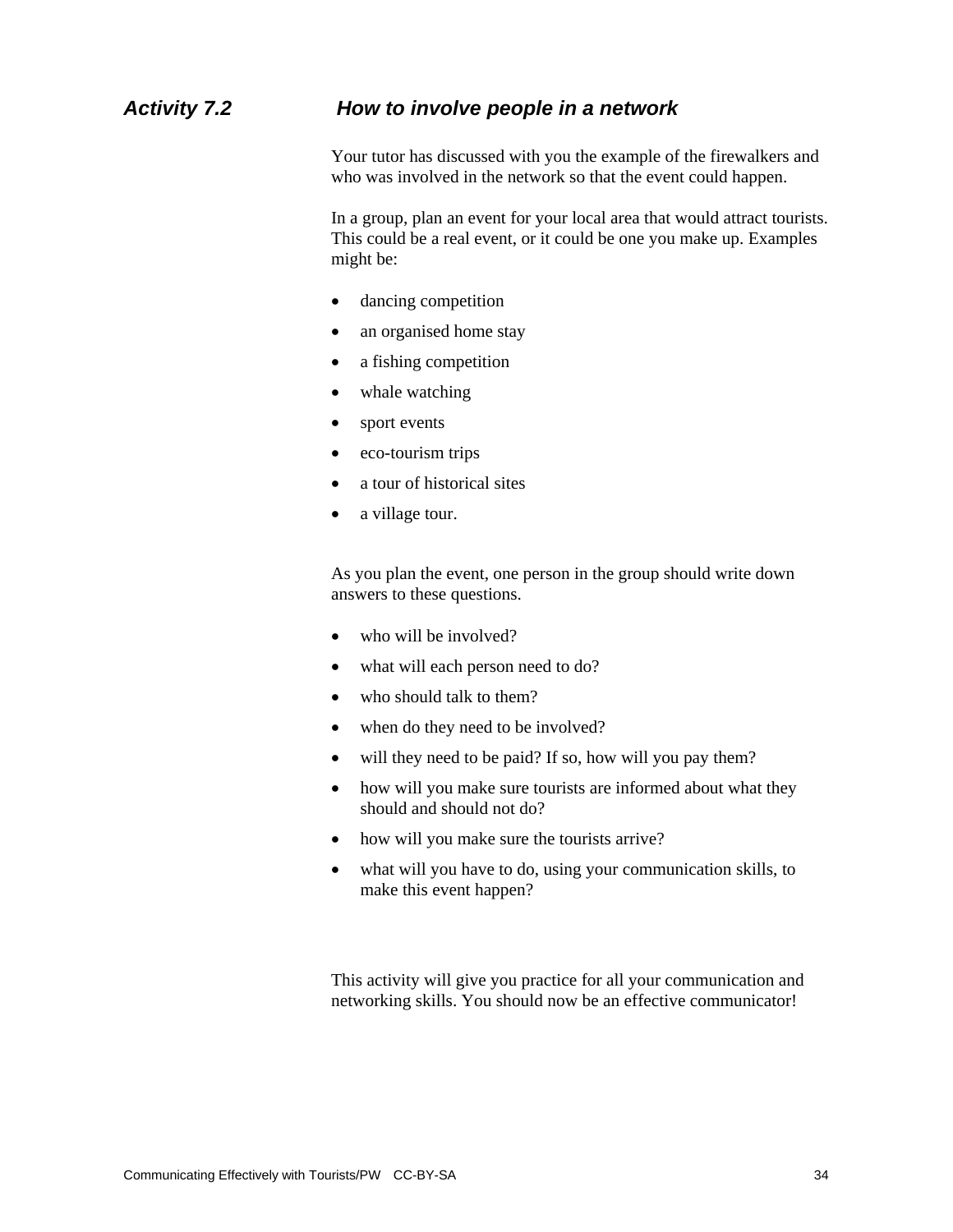## **Checklist**

What can you do, and what do you know after doing this workbook? Put a tick  $(\checkmark)$  for YES.

- $\Box$  I can say what communication is.
- $\Box$  I can identify the elements of communication.
- $\Box$  I can tell what body language is.
- **I** I can overcome communication barriers.
- $\Box$  I know why good communication is important.
- **I** I can fix communication barriers.
- $\Box$  I know what a tourist is.
- $\Box$  I know what tourists might expect.
- $\Box$  I know what to say to a tourist.
- $\Box$  I know how to provide quality service to tourists.
- $\Box$  I know how to be a welcoming host.
- $\Box$  I can demonstrate good grooming.
- $\Box$  I can receive and make telephone calls correctly.
- $\Box$  I can deal with difficult customers.
- $\Box$  I can solve communication problems.
- $\Box$  I can set up a communication network.
- $\Box$  I can use my network to plan an event.
- If you put a lot of  $\checkmark$ ,  $\overset{\textcircled{\mathbb{D}}}{}$  well done!

If you didn't put a lot of  $\checkmark$ , you could ask your tutor to explain some of those things again or you could go back through the module again.